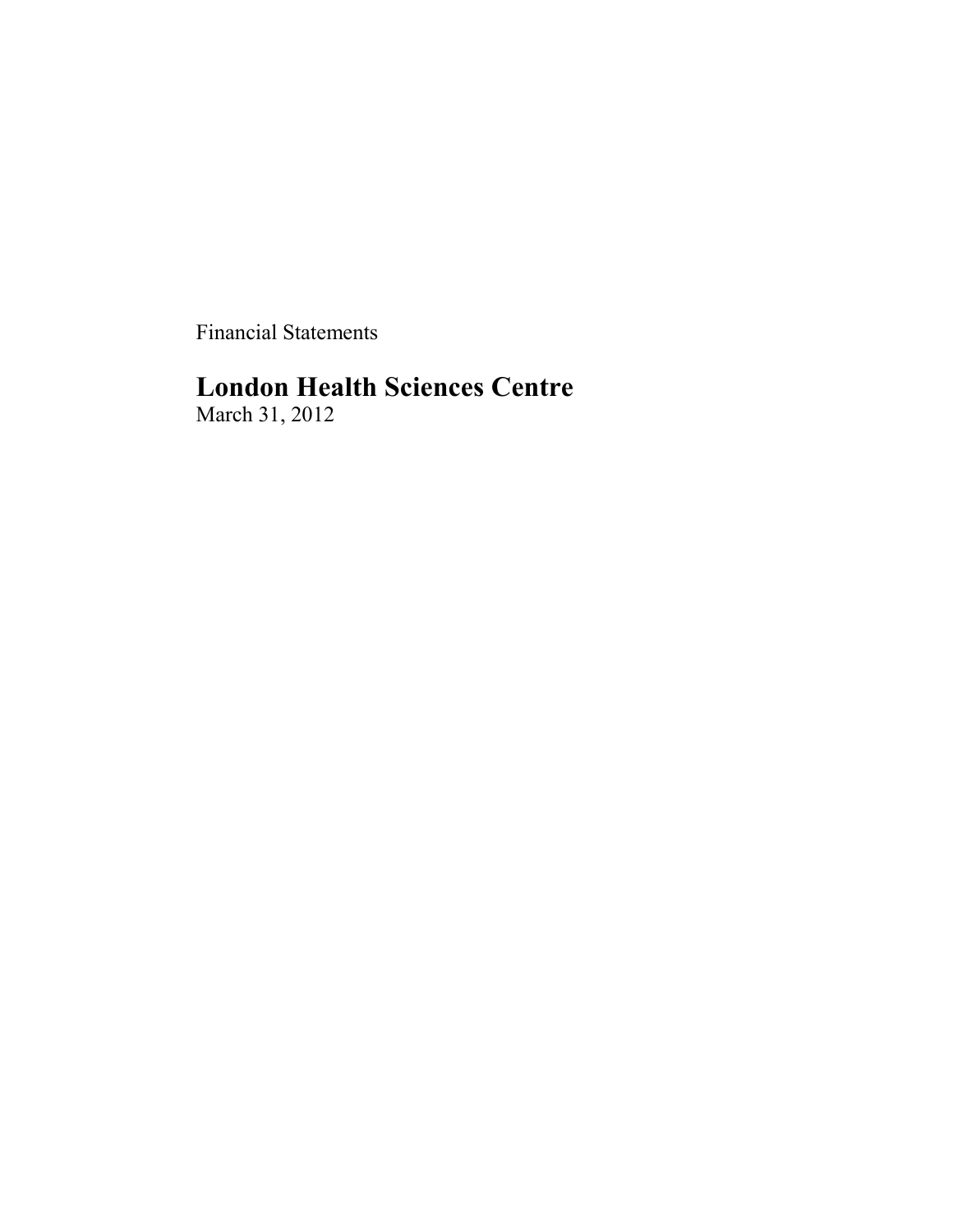## **MANAGEMENT'S REPORT**

The accompanying financial statements of **London Health Sciences Centre** [the "Centre"] have been prepared by Management, reviewed and recommended by the Finance and Audit Committee, and approved by the Board of Directors at their meeting of May 30, 2012.

The Board of Directors carries out its responsibility for the Centre's financial statements principally through its Finance and Audit Committee. The Finance and Audit Committee meets with Management and the internal and external auditors to review any significant accounting and auditing matters and discuss the results of audit examinations. The Finance and Audit Committee also reviews the financial statements and the auditors' report and submits its findings to the Board of Directors for their consideration in approving the financial statements.

The Centre maintains a system of internal accounting controls which is continually reviewed and improved to provide assurance that financial information is relevant and reliable, and that assets are appropriately accounted for and adequately safe-guarded.

The financial statements have been prepared in accordance with Canadian generally accepted accounting principles. When alternative accounting methods exist, Management has chosen those it deems most appropriate in the circumstances.

Bonnie Adamson, MScN, FCCHSE, FACHE (signed) President and CEO

Shawn Gilhuly, BComm, MHA, CMA (signed) Vice President, Finance and Chief Financial Officer

London, Canada, May 30, 2012.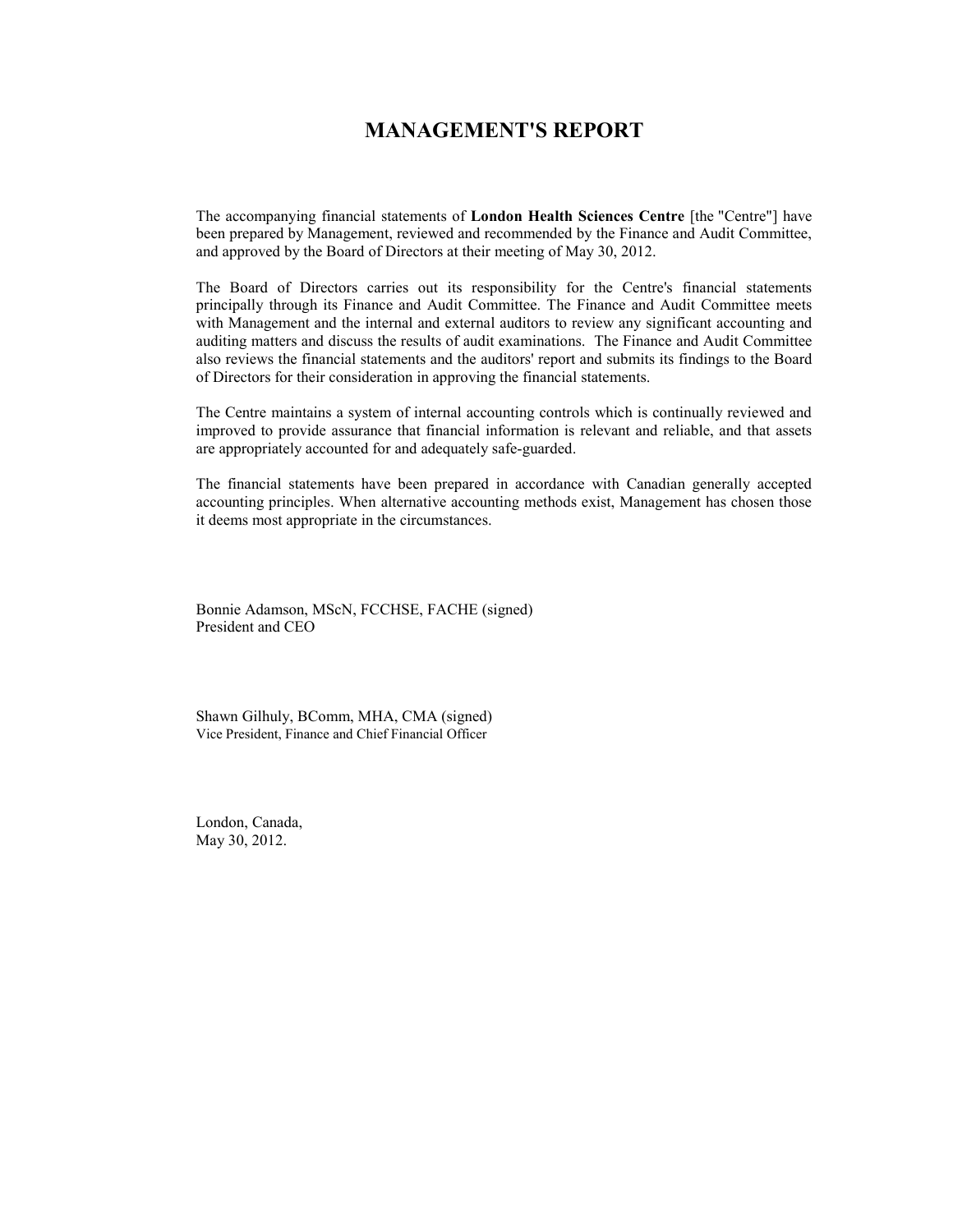## **INDEPENDENT AUDITORS' REPORT**

To the Board of Directors of **London Health Sciences Centre** 

We have audited the accompanying financial statements of **London Health Sciences Centre**, which comprise the statement of financial position as at March 31, 2012 and the statements of operations, changes in net assets and cash flows for the year then ended, and a summary of significant accounting policies and other explanatory information.

#### **Management's responsibility for the financial statements**

Management is responsible for the preparation and fair presentation of these financial statements in accordance with Canadian generally accepted accounting principles, and for such internal control as management determines is necessary to enable the preparation of financial statements that are free from material misstatement, whether due to fraud or error.

#### **Auditors' responsibility**

Our responsibility is to express an opinion on these financial statements based on our audit. We conducted our audit in accordance with Canadian generally accepted auditing standards. Those standards require that we comply with ethical requirements and plan and perform the audit to obtain reasonable assurance about whether the financial statements are free from material misstatement.

An audit involves performing procedures to obtain audit evidence about the amounts and disclosures in the financial statements. The procedures selected depend on the auditors' judgment, including the assessment of the risks of material misstatement of the financial statements, whether due to fraud or error. In making those risk assessments, the auditors consider internal control relevant to the entity's preparation and fair presentation of the financial statements in order to design audit procedures that are appropriate in the circumstances, but not for the purpose of expressing an opinion on the effectiveness of the entity's internal control. An audit also includes evaluating the appropriateness of accounting policies used and the reasonableness of accounting estimates made by management, as well as evaluating the overall presentation of the financial statements.

We believe that the audit evidence we have obtained is sufficient and appropriate to provide a basis for our audit opinion.

#### **Opinion**

In our opinion, the financial statements present fairly, in all material respects, the financial position of **London Health Sciences Centre** as at March 31, 2012 and the results of its operations and its cash flows for the year then ended in accordance with Canadian generally accepted accounting principles. As required by the Corporations Act (Ontario), we report that, in our opinion, these principles have been applied on a basis consistent with that of the preceding year.

(signed) London, Canada, Chartered Accountants May 30, 2012. Licensed Public Accountants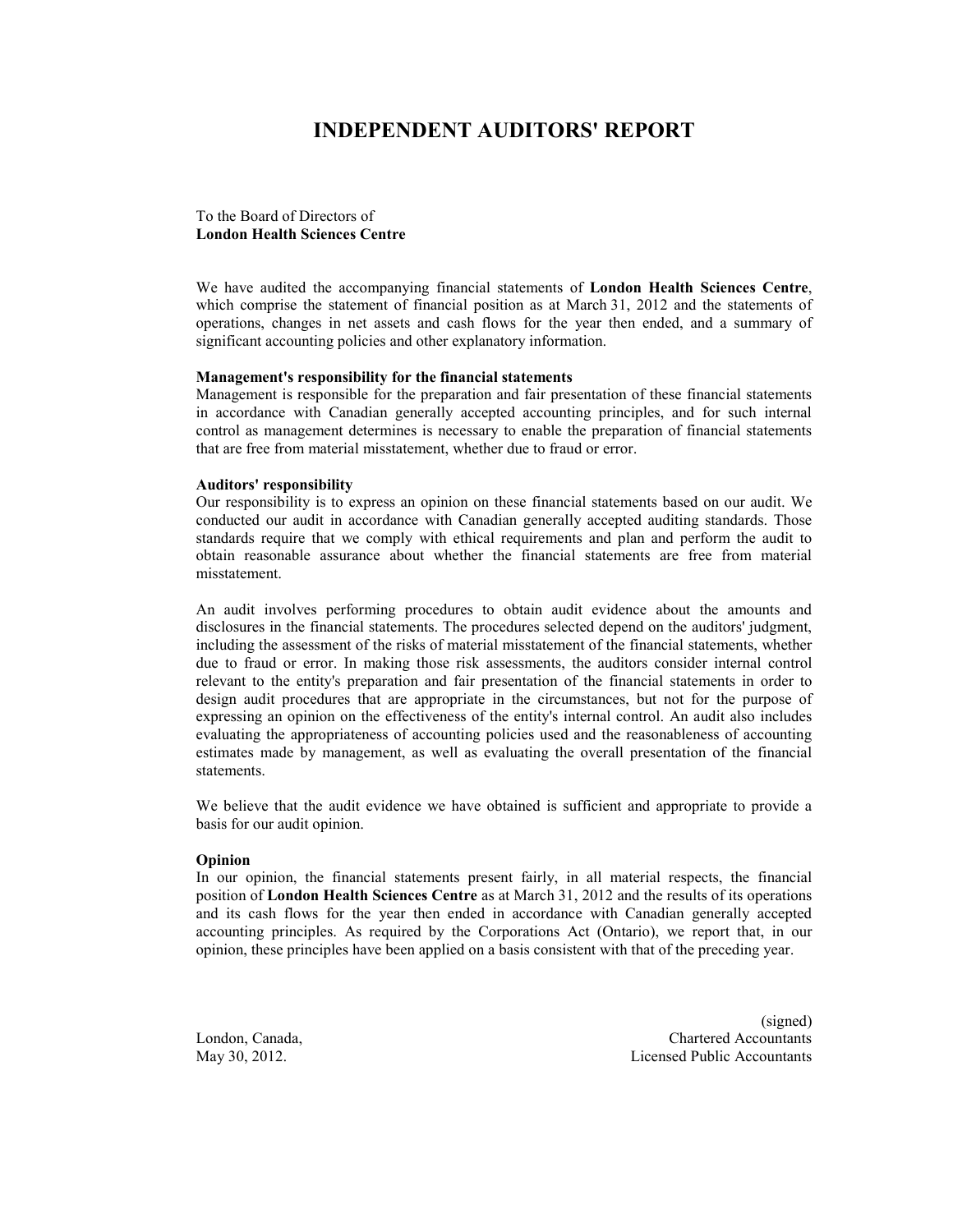

## **STATEMENT OF FINANCIAL POSITION**

As at March 31 *[in thousands]* **2012 2011** \$ \$ **ASSETS Current** Cash and cash equivalents *[note 14(e)]* **198,031** 81,333 Restricted cash and investments *[note 5]* **24,261** 33,227 Accounts receivable Ministry of Health & Long-Term Care [MOHLTC] and Local Health Integration Network [LHIN] **18,713** 25,012 Patient and other **29,080** 40,026 Due from related entities *[note 16]* **17,914** 15,475 Inventories **7,313** 4,773 Prepaid expenses **4,266** 2,830 **299,578** 202,676 Restricted cash and investments *[note 5]* **4,185** 7,096 Investments *[note 17]* **6,422** 5,650 Capital assets *[note 7]* **875,232** 804,179 **1,185,417** 1,019,601 **LIABILITIES AND NET ASSETS Current**

| Accounts payable and accrued charges                                      | 99,980    | 87,820    |
|---------------------------------------------------------------------------|-----------|-----------|
| Accounts payable with respect to construction in progress [note $14(c)$ ] | 13,213    | 21,883    |
| Accounts payable MOHLTC and LHIN [note 14(e)]                             | 60,654    | 28,619    |
| Current portion of long-term liabilities [note 9]                         | 4,116     | 12,655    |
| Capital lease obligations [note 11]                                       | 1,693     | 3.919     |
| Deferred contributions <i>[note 12]</i>                                   | 9,678     | 15,801    |
|                                                                           | 189,334   | 170,697   |
| Long-term liabilities [note 9]                                            | 105,954   | 49,310    |
| Interest rate swaps [note 10]                                             | 16,880    | 5,681     |
| Capital lease obligations [note 11]                                       | 1,272     | 1,789     |
| Deferred contributions <i>[note 12]</i>                                   | 638,691   | 595,359   |
|                                                                           | 952,131   | 822,836   |
| Commitments and contingencies [note 14]                                   |           |           |
|                                                                           |           |           |
| <b>NET ASSETS</b>                                                         | 233,286   | 196,765   |
|                                                                           | 1,185,417 | 1,019,601 |

*See accompanying notes to financial statements*

On behalf of the Board:

Peter Johnson (signed) Gerry Wheaton (signed) Gerry Wheaton (signed) Chair, Board of Directors Chair, Finance and Audit Committ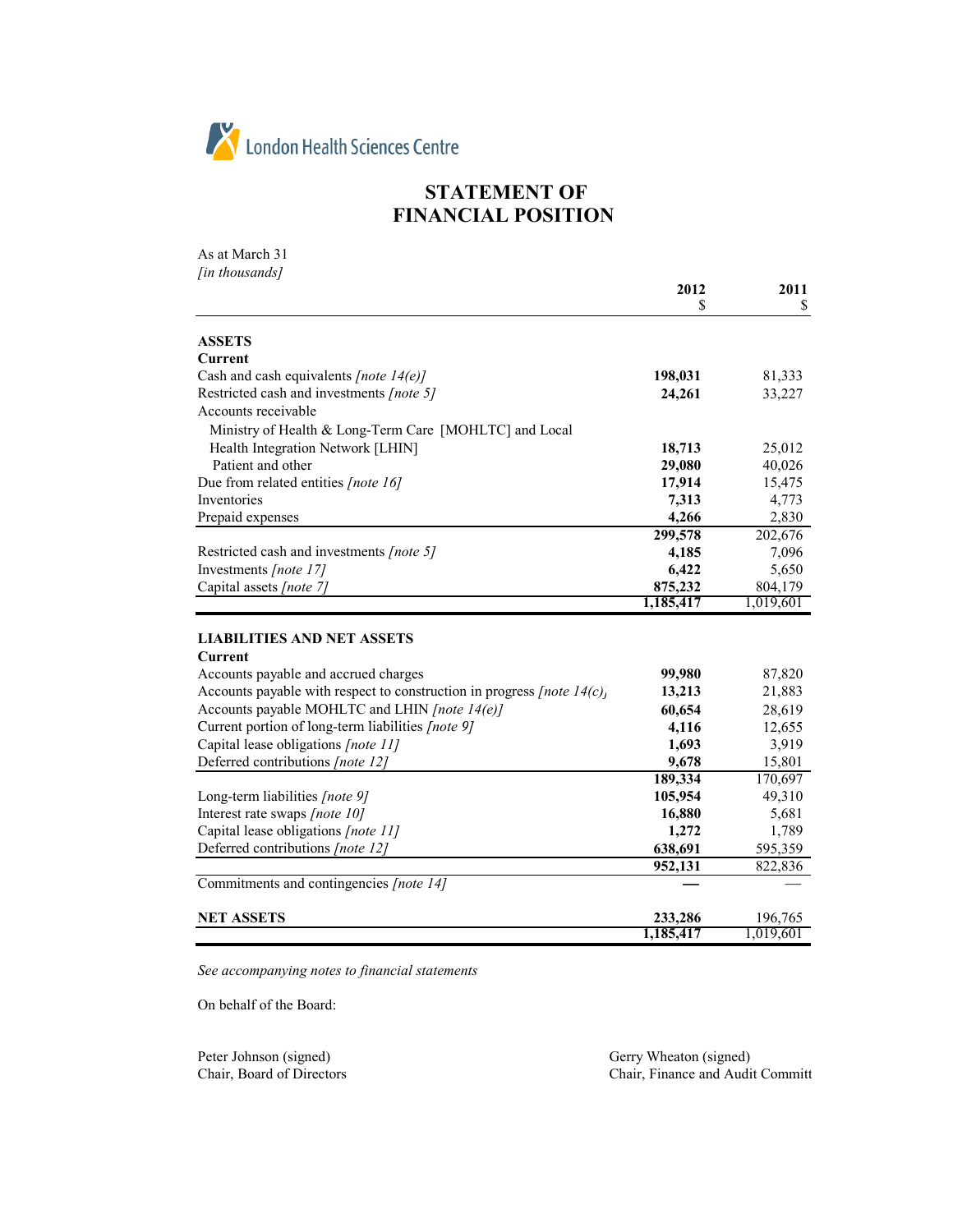

## **STATEMENT OF OPERATIONS**

Year ended March 31 *[in thousands]* **2012 2011** \$ \$ **Revenues** MOHLTC and LHIN **895,797** 822,459 Non-patient **84,826** 83,206 Patient **56,830** 52,485 Preferred accommodation **14,197** 12,552 Amortization of deferred contributions **26,549** 24,718 Investment **1,717** 963 **1,079,916** 996,383 **Expenses** Salaries and wages **578,547** 525,005 Employee benefits *[note 15]* **113,733** 104,049 Supplies and other **118,645** 108,169 Medical and surgical supplies **80,777** 73,609 Drugs **80,206** 79,844 Amortization of capital assets **54,529** 51,613 Interest and other *[note 9]* **7,330** 4,910 **1,033,767** 947,199 **Surplus before undernoted items 46,149** 49,184 Restructuring and amalgamation costs *[note 19]* **(4,043)** (6,345) MOHLTC restructuring funding **4,043** 6,345 Loss on equity investments *[note 17]* **(998)** (556) **Surplus 45,151** 48,628

*See accompanying notes to financial statements*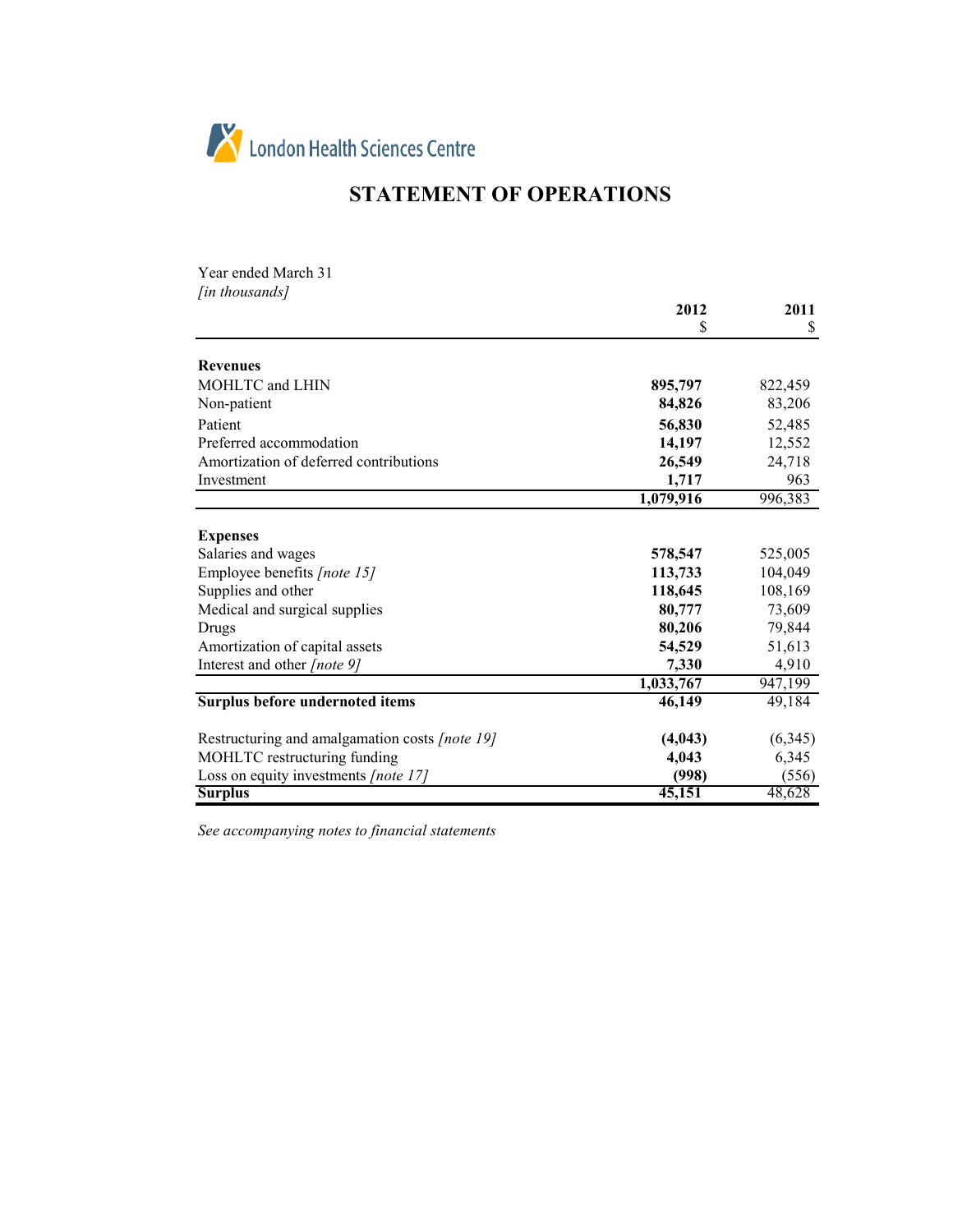

## **STATEMENT OF CHANGES IN NET ASSETS**

Year ended March 31 *[in thousands]*

|                                                 | 2012<br>S | 2011     |
|-------------------------------------------------|-----------|----------|
|                                                 |           |          |
| Balance, beginning of year                      | 196,765   | 150,601  |
| Correction of prior years amortization [note 7] | 1,580     |          |
| Surplus                                         | 45,151    | 48,628   |
| Interest rate swap fair value adjustment        | (10, 210) | (2, 464) |
| <b>Balance, end of year</b>                     | 233,286   | 196,765  |

*See accompanying notes to financial statements*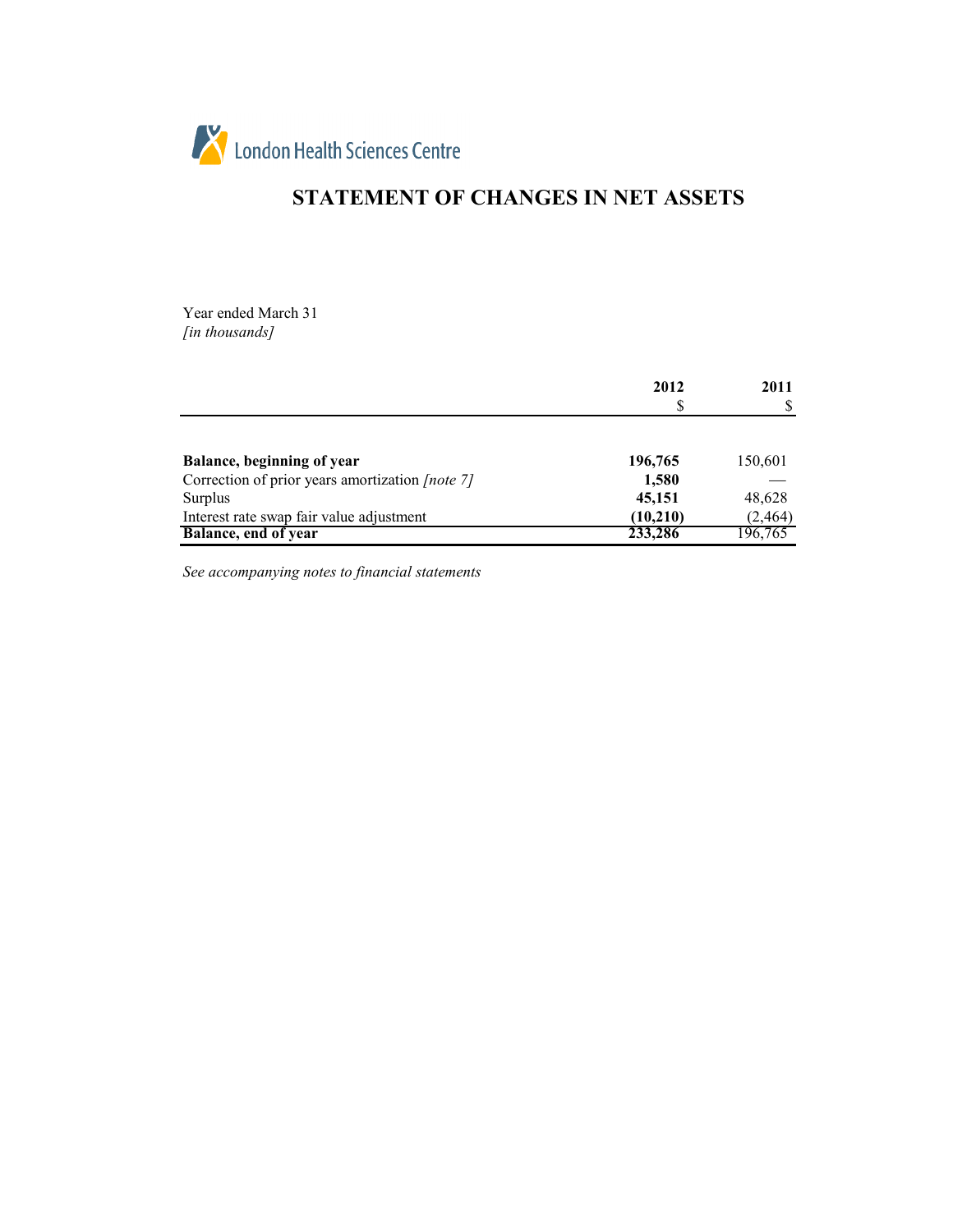

## **STATEMENT OF CASH FLOWS**

Year ended March 31 *[in thousands]*

|                                                                            | 2012<br>S      | 2011<br>\$          |
|----------------------------------------------------------------------------|----------------|---------------------|
|                                                                            |                |                     |
| <b>CASH PROVIDED BY (USED IN):</b><br><b>OPERATING ACTIVITIES</b>          |                |                     |
| Surplus                                                                    | 45,151         | 48,628              |
| Add (deduct) non-cash items:                                               |                |                     |
| Amortization of capital assets                                             | 54,529         | 51,613              |
| Amortization of deferred contributions                                     | (26, 549)      | (24, 718)           |
| Recognition of deferred contributions related to future                    |                |                     |
| operating expenses                                                         | (9,679)        | (10,260)            |
| Unrealized loss on financial instruments                                   | 988            |                     |
| Decrease in deferred contributions related to future                       |                |                     |
| operating expenses                                                         | 3,556          | 18,907              |
|                                                                            | 67,996         | 84,170              |
| Net change in non-cash working capital items [note 13]                     | 57,464         | (4, 781)            |
| Cash provided by operating activities                                      | 125,460        | 79,389              |
|                                                                            |                |                     |
| <b>FINANCING ACTIVITIES</b>                                                |                |                     |
| Deferred contributions received related to capital assets                  | 69,881         | 95,598              |
| Decrease in accounts payable with respect to construction                  |                |                     |
| in progress<br>Increase (decrease) in other long-term liabilities [note 9] | (8,670)<br>732 | (126, 622)<br>(336) |
| Increase in due from related entities                                      | (2, 439)       | (1,630)             |
| Increase in long-term debt [note 9]                                        | 47,374         | 8,381               |
| Decrease in capital lease obligations                                      | (2,743)        | (2,619)             |
| Cash provided by (used in) financing activities                            | 104,135        | (27, 228)           |
|                                                                            |                |                     |
| <b>INVESTING ACTIVITIES</b>                                                |                |                     |
| Increase in other investments                                              | (772)          | (930)               |
| Purchase of capital assets                                                 | (124, 002)     | (131, 759)          |
| Cash used in investing activities                                          | (124, 774)     | (132, 689)          |
| Net increase (decrease) in cash during the year                            | 104,821        | (80, 528)           |
| Cash, beginning of year                                                    | 121,656        | 202,184             |
| Cash, end of year (see below)                                              | 226,477        | 121,656             |
|                                                                            |                |                     |
| <b>Represented by:</b><br>Cash and cash equivalents                        | 198,031        | 81,333              |
| Restricted cash and investments [note 5]                                   | 28,446         | 40,323              |
| <b>Total</b>                                                               | 226,477        | 121,656             |

*See accompanying notes to financial statements*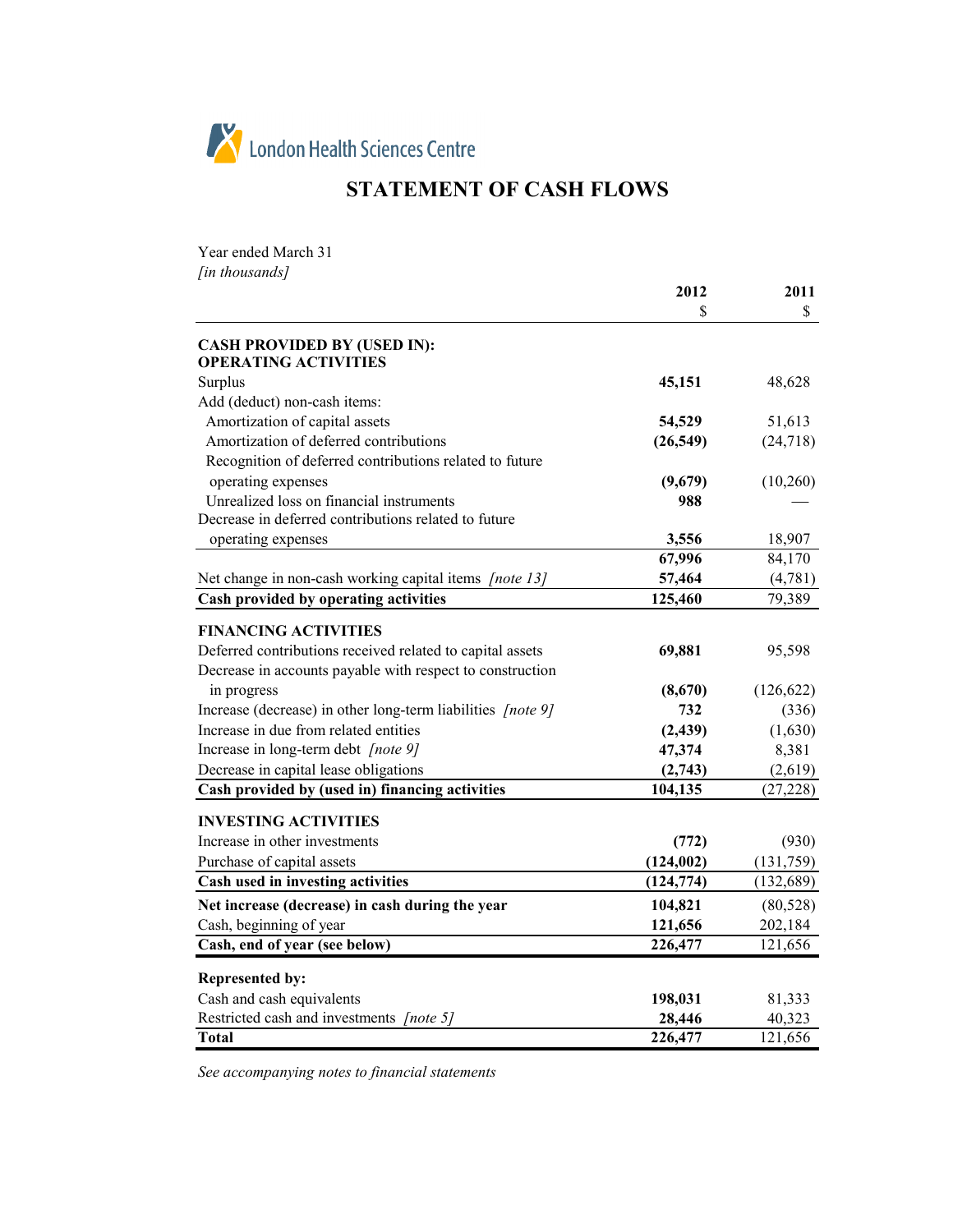March 31, 2012 [in thousands of dollars]

#### **1. CENTRE OPERATIONS**

London Health Sciences Centre [the "Centre"] receives the majority of its operating funding from the Province of Ontario in accordance with budget policies established by the Ontario Ministry of Health and Long-Term Care ["MOHLTC"] and the Local Health Integration Network ["LHIN"]. Capital redevelopment expenditures are primarily funded by the MOHLTC and philanthropic contributions.

The Centre operates under a Hospital Service Accountability Agreement ["H-SAA"] with the LHIN. This agreement sets out the rights and obligations of the two parties in respect of funding provided to the Centre. The H-SAA sets out the funding provided to the Centre together with performance standards and obligations that establish acceptable results for the Centre's performance. The Centre retains any excess or deficiency of revenue over expenses during the year in accordance with the H-SAA.

The Centre also signed Development Accountability Agreements ["DAA"s] with the MOHLTC on November 18, 2008 and July 11, 2011. The DAAs set out the conditions and funding obligations of the MOHLTC and the Centre for the redevelopment of capital assets. The DAA parameters and MOHLTC cost share agreements have been incorporated into project costs and funding commitments by the MOHLTC and the Centre for construction and equipment *[note 14].* 

#### **2. SUMMARY OF SIGNIFICANT ACCOUNTING POLICIES**

The financial statements have been prepared in accordance with Canadian generally accepted accounting principles ["GAAP"]. The significant accounting policies are summarized as follows:

#### **[a] Revenue recognition**

The deferral method of accounting for contributions is followed. Capital contributions for the purpose of acquiring depreciable capital assets are deferred and amortized on the same basis and over the same periods as the related capital assets.

Unrestricted funding is recognized as revenue if the amount to be received can be estimated and collection is reasonably assured. Externally restricted contributions are recognized as revenue in the period in which the related expenses are recognized.

Investment income on unspent deferred capital contributions, if restricted for future use, is deferred as a component of such contributions. All other investment income is recognized as revenue when earned.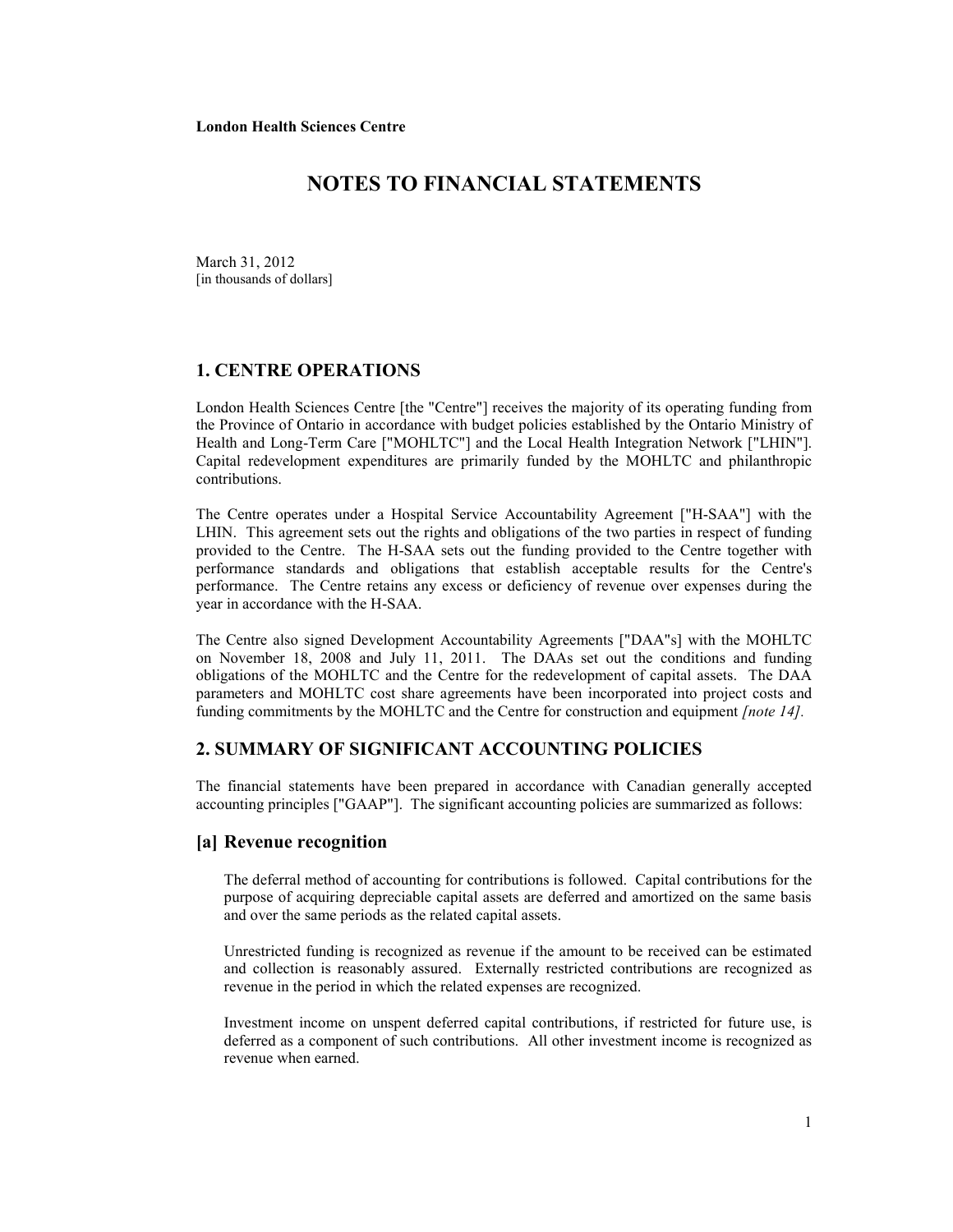March 31, 2012 [in thousands of dollars]

#### **[b] Inventory**

Inventory is valued at the lower of cost and net realizable value, which is considered to be current replacement cost on a first-in, first-out basis. Reviews for obsolete, damaged and expired items are done on a regular basis, and any items that are found to be obsolete, damaged or expired are written off when such determination is made.

#### **[c] Cash and cash equivalents**

Cash and cash equivalents consist of cash deposits and short-term investments. Investments in marketable securities, government bonds, debentures and equities are recorded at market value. The investments consist of government and corporate bonds with a minimum investment rating of A. Short-term investments readily convertible to cash included in cash and cash equivalents were \$2,598 [2011 - \$2,919].

#### **[d] Investments**

The Centre has interests in economic activities where there is shared ownership of these activities by the venturers. The accounts of these joint venture activities are included in the accompanying financial statements following the equity method.

#### **[e] Capital assets**

Capital assets are recorded at original cost. Amortization of cost and any corresponding deferred contribution is calculated using the following annual rates:

| Buildings and land improvements | 2% straight-line            |
|---------------------------------|-----------------------------|
| Parking lot pavement            | 10% declining balance       |
| Equipment and furniture         | $10\%$ to 20% straight-line |

Donated capital assets are recorded at fair market value at the date of contribution. Construction and projects in progress include construction and development costs and capitalized interest. No amortization is recorded until construction is substantially complete and the assets are ready for productive use.

External labour and incremental internally reassigned personnel costs associated with specific projects are included in their cost, capitalized and amortized over the life of the project.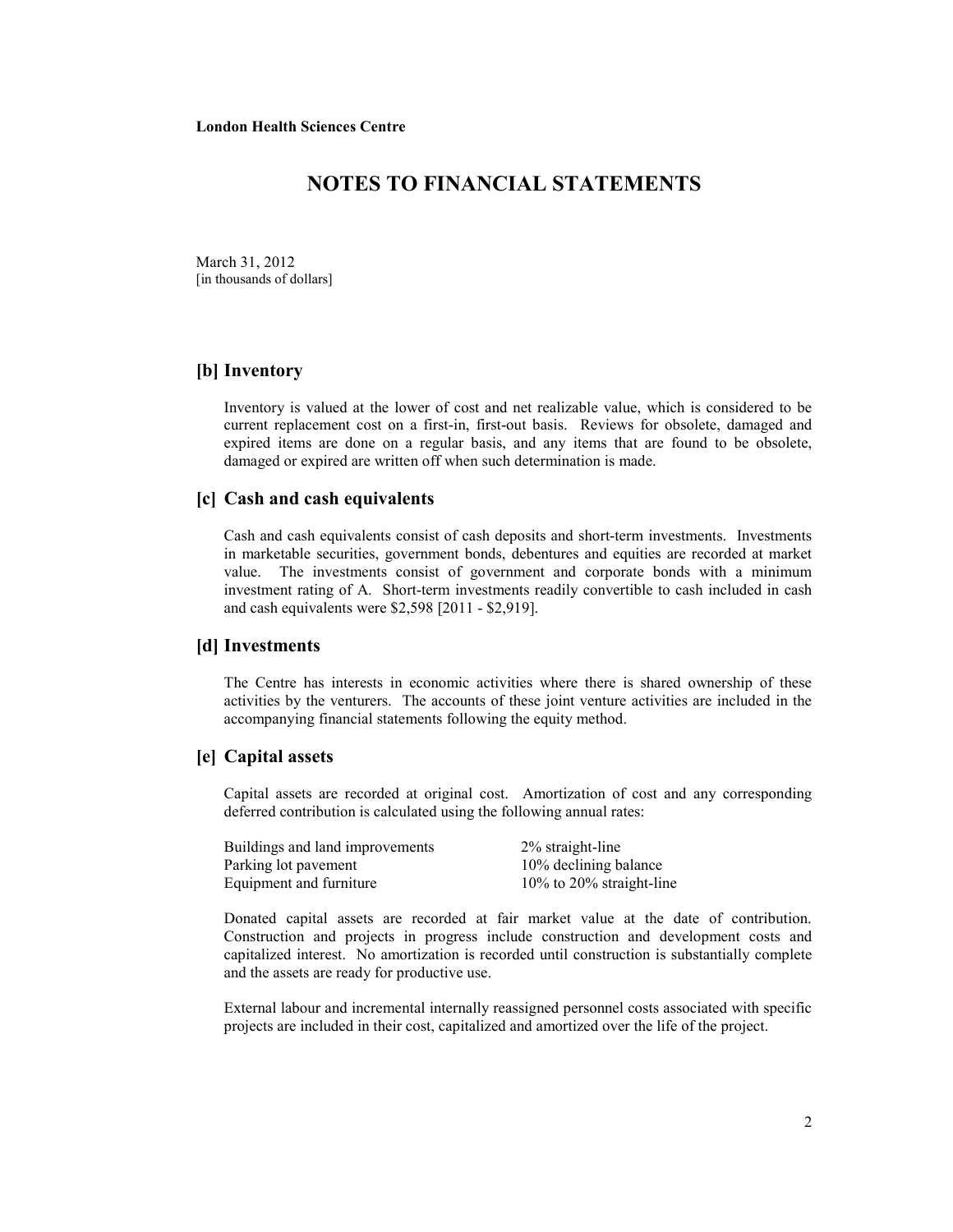March 31, 2012 [in thousands of dollars]

#### **[f] Capital leases**

A lease contract is accounted for as a capital lease if the Centre intends to obtain legal title to the asset at the end of the lease term, the lease term covers a significant portion of the asset's useful life, or the Centre has determined that the vendor will recover the investment cost of the asset as well as earn a return on that investment. The capital cost of the leased asset is amortized on a straight-line basis over the useful life of the asset.

#### **[g] Use of estimates**

Preparation of the Centre's financial statements in accordance with Canadian GAAP requires management to make estimates and assumptions that affect the reported amounts of assets and liabilities, the disclosure of contingent assets and liabilities at the statement of financial position date and the reported amounts of revenue and expenses during the reporting period. The inherent uncertainty involved in making such estimates may impact the actual results reported in future periods.

#### **[h] Other employee future benefits**

The Centre accrues its obligations for other employee future benefits. The cost of other employee future benefits earned by employees is actuarially determined using the projected benefit method pro-rated on service using best estimates of salary escalation, retirement ages of employees and expected health care costs. Differences arising from plan amendments, changes in assumptions and actuarial gains and losses are recognized in the statement of operations over the expected average remaining service life of employees. The cumulative excess of any gains (losses) over 10% of the accrued benefit obligation at the beginning of the year is amortized to expense over the expected average remaining service lifetime of active employees.

#### **[i] Financial instruments**

The Centre has chosen to continue to apply the Canadian Institute of Chartered Accountants ["CICA"] Handbook Section 3861: Financial Instruments - Disclosure and Presentation in place of CICA Handbook Section 3862: *Financial Instruments - Disclosures* and Section 3863: *Financial Instruments - Presentation*.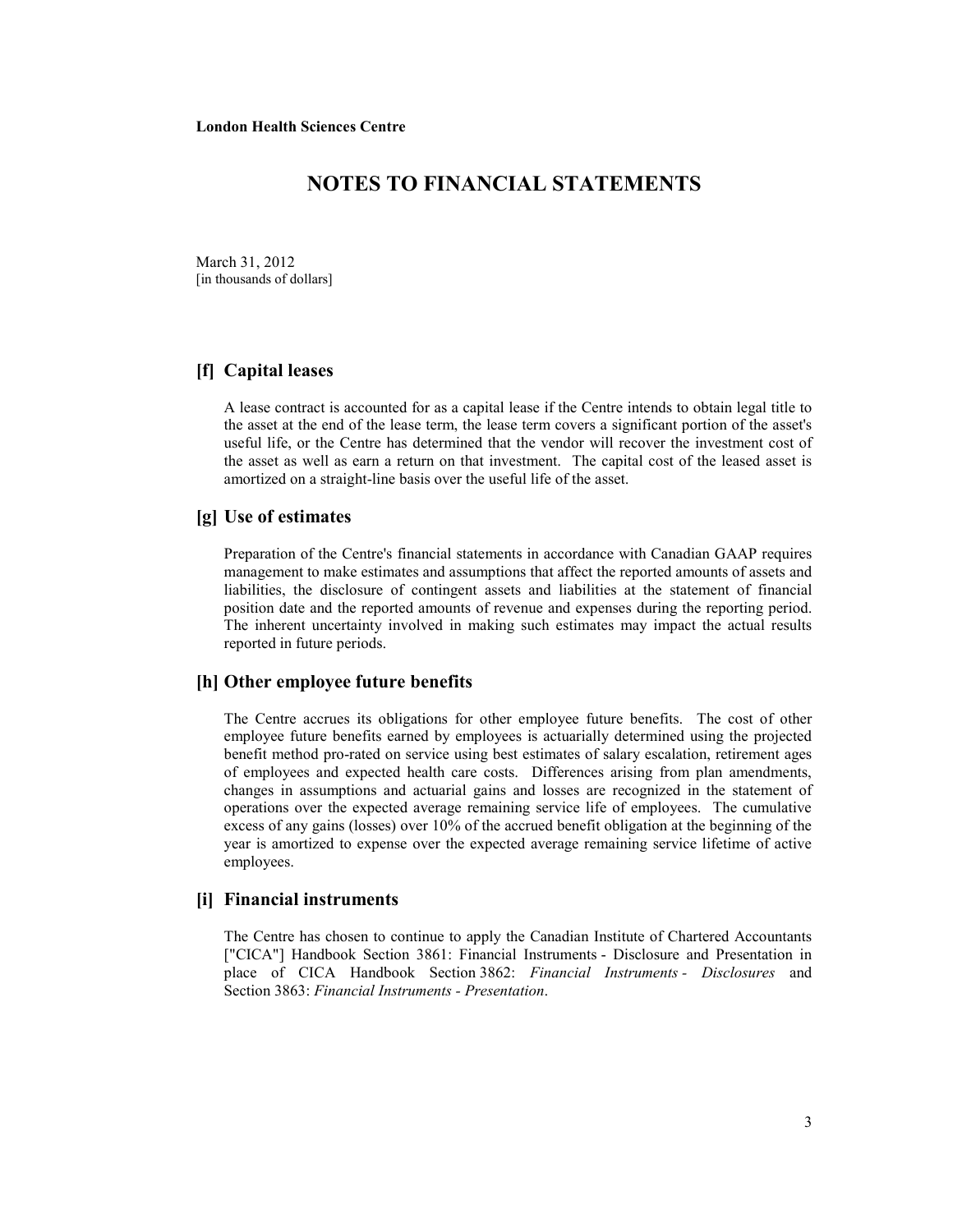March 31, 2012 [in thousands of dollars]

#### **Financial assets and financial liabilities**

Canadian GAAP requires that all financial instruments must be classified as held-for-trading ["HFT"], available-for-sale, held-to-maturity, loans and receivables, or other financial liabilities. Their classification depends on the purpose for which the financial instruments were acquired or issued, their characteristics and the Centre's designation of such instruments.

The Centre has made the following classifications:

- [a] Investments are classified as HFT and measured at fair value with changes in fair value recognized in the statement of operations.
- [b] Accounts receivable are classified as loans and receivables. After their initial fair value measurement, they are measured at amortized cost using the effective interest rate method.
- [c] Amounts due from related entities are classified as loans and receivables. After their initial fair value measurement, they are measured at amortized cost using the effective interest rate method.
- [d] Accounts payable, accrued charges and long-term debt are classified as other financial liabilities. After their initial fair value measurement, they are measured at amortized cost using the effective interest rate method.

Interest earned, interest accrued, gains and losses realized on disposal and unrealized gains and losses from market fluctuations are included in interest and other expenses, net. Transaction costs related to HFT financial assets and HFT financial liabilities are expensed to interest and other expenses, net as incurred. Unless otherwise noted, the fair value of financial assets and liabilities approximates book value.

#### **Determination of fair value**

The fair value of a financial instrument is the amount of consideration that would be agreed upon in an arm's length transaction between knowledgeable, willing parties who are under no compulsion to act. The fair value of a financial instrument on initial recognition is the transaction price, which is the fair value of the consideration given or received. Subsequent to initial recognition, the fair values of financial instruments that are quoted in active markets are based on bid prices for financial assets held and offer prices for financial liabilities. When independent prices are not available, fair values are determined by using valuation techniques which refer to observable market data. These include comparisons with similar instruments where market observable prices exist, discounted cash flow analysis, option pricing models and other valuation techniques commonly used by market participants.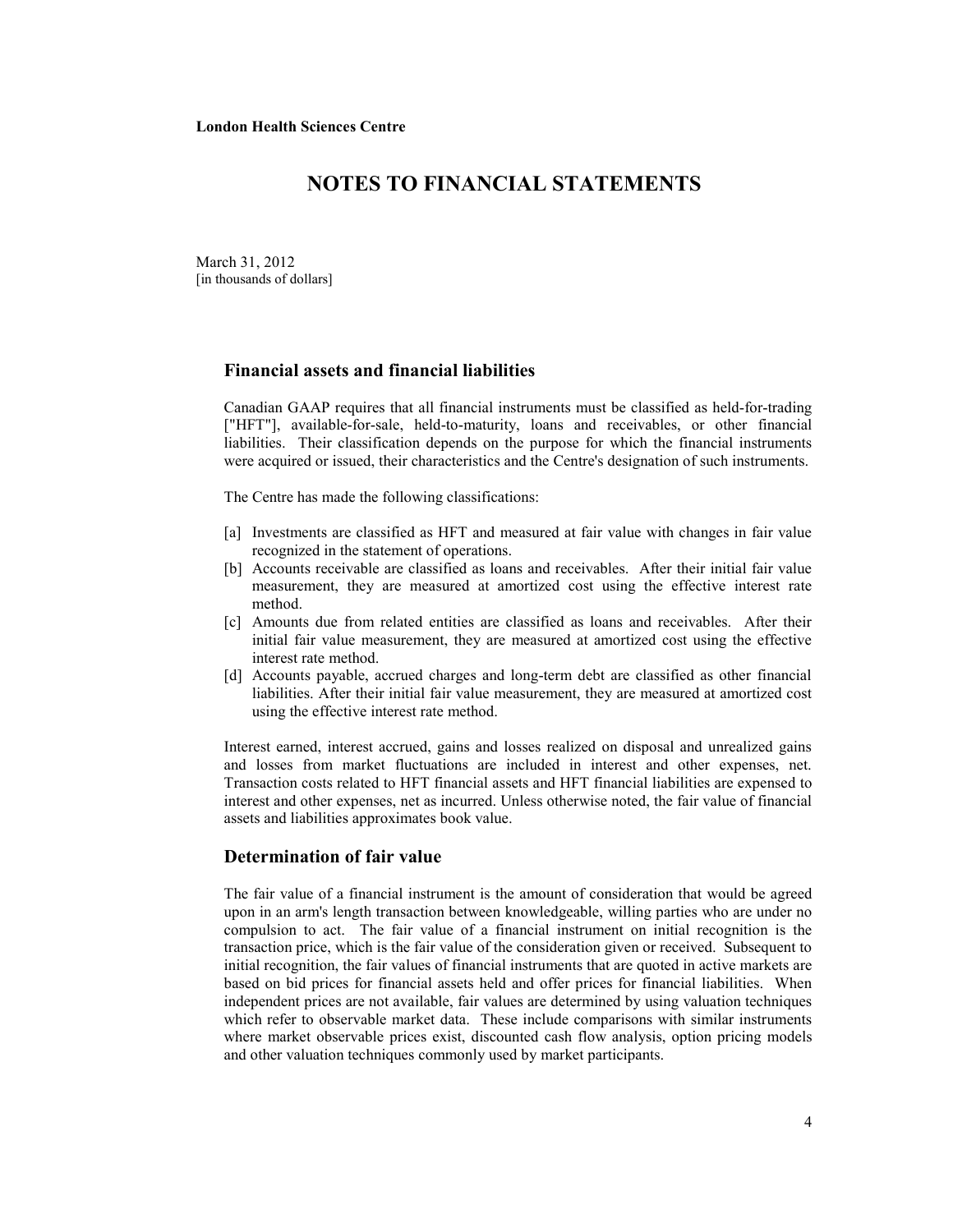March 31, 2012 [in thousands of dollars]

#### **Derivatives and hedge accounting**

All derivative instruments are carried at fair value on the statement of financial position unless exempted from derivative treatment as a normal purchase and sale. All changes in fair value are recorded in investment income unless hedge accounting is used, in which case changes in fair value are recorded in net assets to the extent that the hedge is effective.

The Centre does not engage in derivative trading or speculative activities.

The Centre periodically develops hedging strategies for execution taking into account risk management objectives. At the inception of a hedging relationship, the Centre documents the relationship between the hedging instrument and the hedged item. This includes linking all derivatives to specific assets and liabilities on the statement of financial position or to specific firm commitments or forecasted transactions. The Centre assesses, both at the inception of the hedge and on an ongoing basis, whether the derivatives that are used are effective in offsetting changes in fair values or cash flows of hedged items. Hedge effectiveness is tested using the critical terms match method.

At March 31, 2012, the Centre is party to interest rate swap ["IRS"] agreements *[note 10]* and has determined that they qualify for hedge accounting. The gain or loss associated with the ineffective portion of a hedge is reflected in interest and other expenses in the statement of operations.

#### **3. FUTURE CHANGES IN ACCOUNTING POLICIES**

In September 2010, the Public Sector Accounting Board ["PSAB"] approved the inclusion of the 4400 series from the CICA Handbook – Accounting into the Public Sector Accounting ["PSA"] Handbook for use by government organizations applying the standards for not-for-profit organizations. The standards were renumbered Sections PS4200 to PS4270. PSAB also approved changes to the Introduction to the Standards giving these organizations a choice to apply either the PSA Handbook with the PS4200 series of standards or the PSA Handbook without the PS4200 series of standards. These standards are effective for fiscal years beginning on or after January 1, 2012.

Set out below are the main areas where changes in accounting policies are expected to have an impact on the Centre's financial statements, including note disclosure:

- Statement of Cash Flows [PS 1200];
- Employee Future Benefits [PS 3250/PS 3255]; and
- Financial Instruments [PS 3450].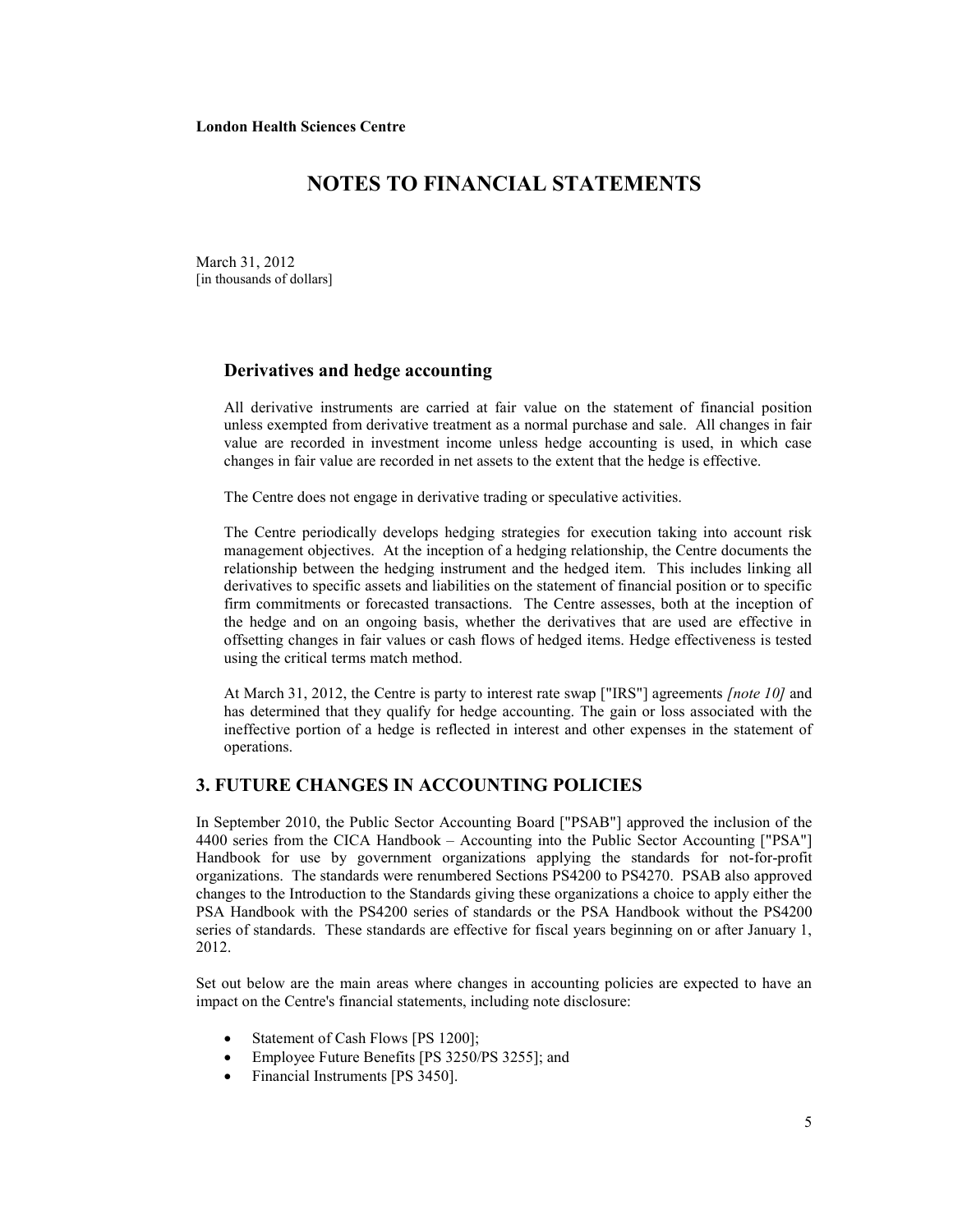March 31, 2012 [in thousands of dollars]

This list should not be regarded as a complete list of all changes that will result from transition to PSAB. It is intended to highlight areas that the Centre believes to be the most significant. The Centre is currently evaluating the impact of these standards.

#### **4. FUNDS HELD IN TRUST**

The Centre holds funds in trust for certain related or associated entities, which the Centre has received under the direction of multi-party agreements. The funds are not available for the use or benefit of the Centre and are disbursed according to the terms of the various agreements. Funds held in trust are not included on the Centre's statement of financial position.

The Centre holds funds in trust for the Academic Medical Organization of Southwestern Ontario ["AMOSO"], which is further described in note 16.

The Centre also holds funds in trust related to the Southwestern Ontario Diagnostic Imaging Project ["SWO DI"] and for other regional information management projects. These funds were entirely contributed by Canada Health Infoway and the MOHLTC. Certain of the funds held in trust for SWO DI may be remitted to the Centre as reimbursement for expenditures incurred subject to approval by the Diagnostic Imaging Steering Committee.

The Centre holds funds in trust related to the Connecting Southwestern Ontario ["cSWO"] project. These funds were entirely contributed by eHealth Ontario. Certain of the funds held in trust for cSWO may be remitted to the Centre as reimbursement for expenditures incurred.

Funds held in trust are summarized in the following table:

|                                                   | 2012   | 2011   |
|---------------------------------------------------|--------|--------|
| AMOSO                                             | 21,130 | 19,599 |
| SWO DI / Regional Information Management Projects | 3,741  | 3,074  |
| cSWO                                              | 2,854  |        |
| <b>Total</b>                                      | 27,725 | 22,673 |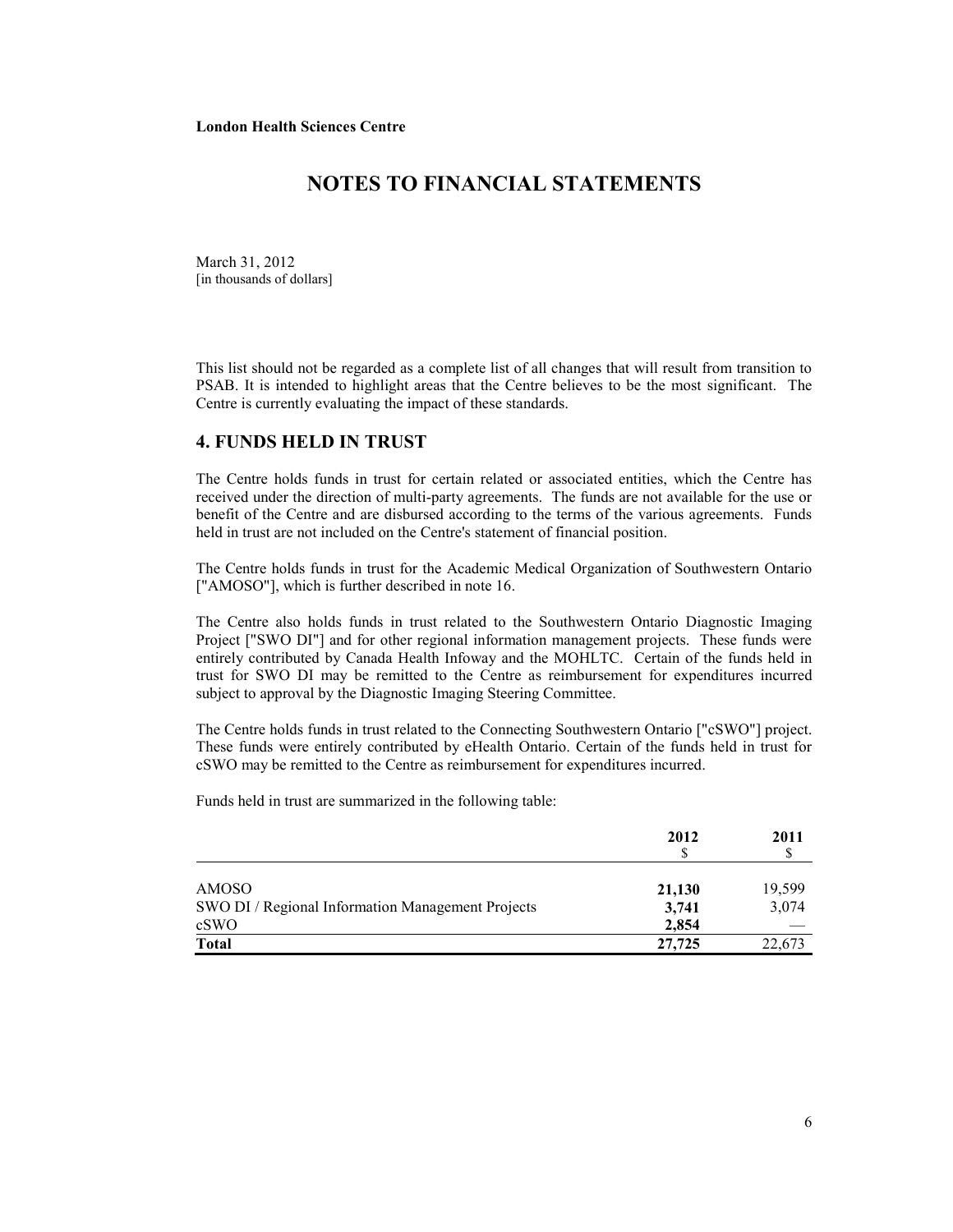March 31, 2012 [in thousands of dollars]

#### **5. RESTRICTED CASH AND INVESTMENTS**

|                                       | 2012   | 2011   |
|---------------------------------------|--------|--------|
|                                       |        | \$     |
| <b>Externally restricted cash:</b>    |        |        |
| Short-term restricted cash [a]        | 19,363 | 33,227 |
| Internally restricted cash:           |        |        |
| Short-term restricted cash [b]        | 3,001  |        |
| Long-term restricted cash [b]         | 932    | 1,876  |
| Short-term restricted investments [b] | 1,897  |        |
| Long-term restricted investments [b]  | 3,253  | 5,220  |
| <b>Total</b>                          | 28,446 | 40.323 |

[a] The Centre holds funds which were advanced by the MOHLTC for the construction of redevelopment projects *[note 14(c)].* 

[b] The Centre has restricted funds in order to discharge obligations related to employee benefit rebates *[note*  $9(e)$ *]*, integration of the London Regional Cancer Centre and certain construction projects.

#### **6. CAPITAL MANAGEMENT**

In managing capital, the Centre focuses on liquid resources available for operations. The Centre's objective is to have sufficient liquid resources to continue operating despite adverse financial events and to provide it with the flexibility to take advantage of opportunities that will advance its purposes. The need for sufficient liquid resources is considered in the preparation of an annual budget and in the monitoring of cash flows and actual operating results compared to the budget. The Centre has available lines of credit totaling \$45,000 that are used when sufficient cash flow is not available from operations to cover operating and capital expenditures. The Centre will enter into long-term debt, as approved by the Board of Directors, to assist with the financing of capital assets when other sources are not available. As at March 31, 2012, the Centre had sufficient liquid resources to meet its current obligations.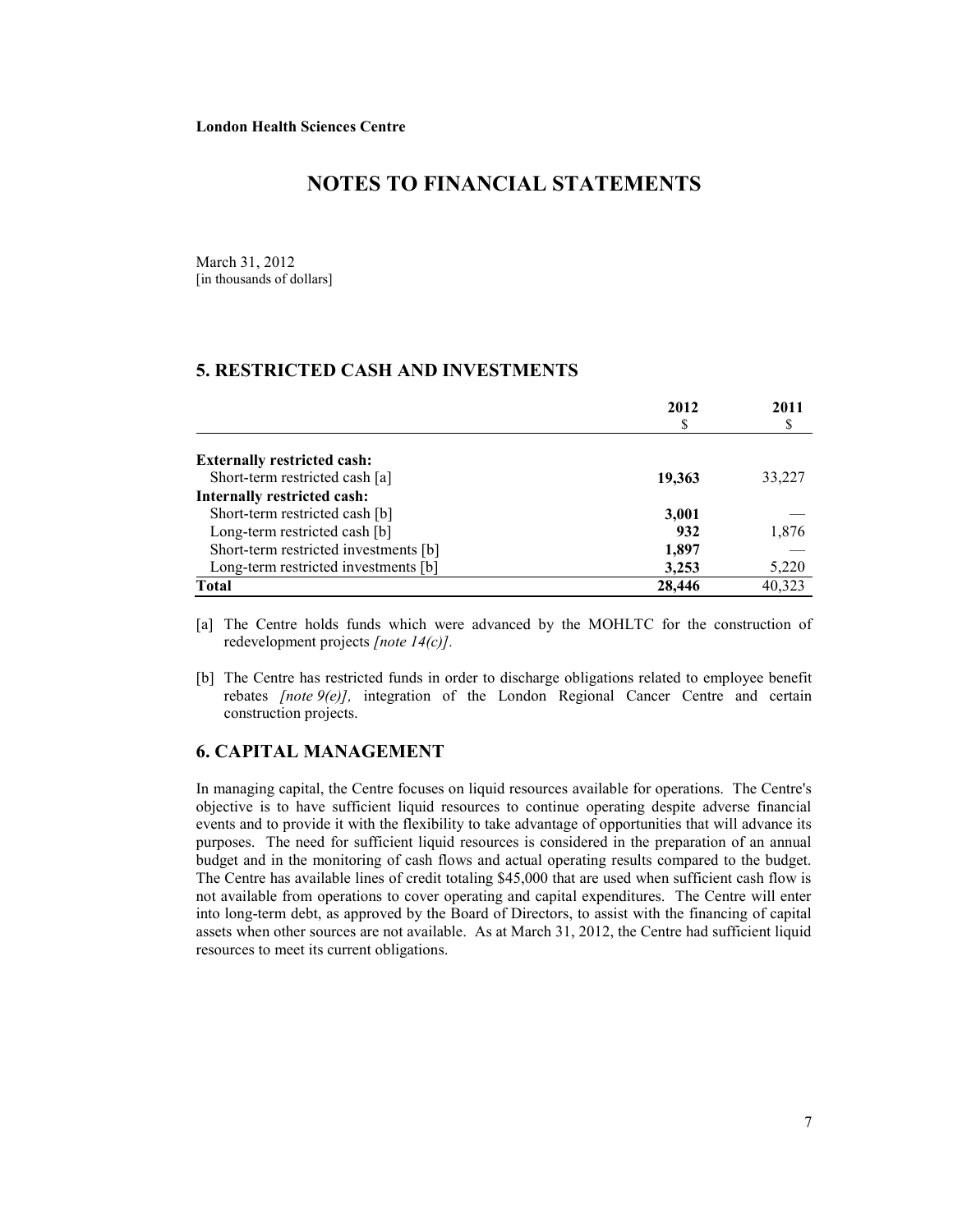March 31, 2012 [in thousands of dollars]

### **7. CAPITAL ASSETS**

|                                      | 2012      |                                  | 2011       |                                  |
|--------------------------------------|-----------|----------------------------------|------------|----------------------------------|
|                                      | Cost<br>S | Accumulated<br>amortization<br>S | Cost<br>\$ | Accumulated<br>amortization<br>Ъ |
| Buildings and land improvements      | 870,412   | 162,888                          | 655,086    | 144,485                          |
| Parking lot pavement                 | 1,383     | 277                              | 1,714      | 838                              |
| Equipment and furniture              | 282,883   | 165,100                          | 358,825    | 250,150                          |
|                                      | 1,154,678 | 328,265                          | 1,015,625  | 395,473                          |
| Land<br>Construction and projects in | 1,420     |                                  | 1,420      |                                  |
| progress                             | 47.399    |                                  | 182,607    |                                  |
|                                      | 1,203,497 | 328,265                          | 1,199,652  | 395,473                          |
| Less accumulated amortization        | 328,265   |                                  | 395,473    |                                  |
| Net book value                       | 875,232   |                                  | 804,179    |                                  |

The above capital assets include assets under capital lease of \$8,755 [2011 - \$14,486] at cost with accumulated amortization of \$5,739 [2011 - \$8,959].

During the year, the Centre removed from its accounts certain assets having an original cost of \$7,650 and accumulated amortization of \$9,230 that were no longer in use. These assets were purchased prior to the merger of University Hospital and Victoria Hospital, and it was discovered during the year that at the time of the merger, these assets had been over-amortized by \$1,580. An adjustment to opening net assets was recorded to correct the excess amortization from prior years.

In addition, the above construction in progress includes project costs related to building redevelopment and infill. This project is proceeding as an alternative financing and procurement ["AFP"] project under Infrastructure Ontario, with the Centre and the MOHLTC sharing in the total project cost as described in note 14. The project is being constructed by an unrelated joint venture created to carry out the construction within the AFP arrangement. Payment by the Centre to the joint venture is to occur at specified intervals until fiscal 2016. The Centre recognizes construction in progress relating to the project as work progresses toward completion of project milestones. Included in the construction and projects in progress amount above is \$23,921 related to the value of work completed on this project as at March 31, 2012 [2011 - \$152,900]. During the year, \$160,794 was moved out of construction and projects in progress related to substantial completion of Phase 2 of this project.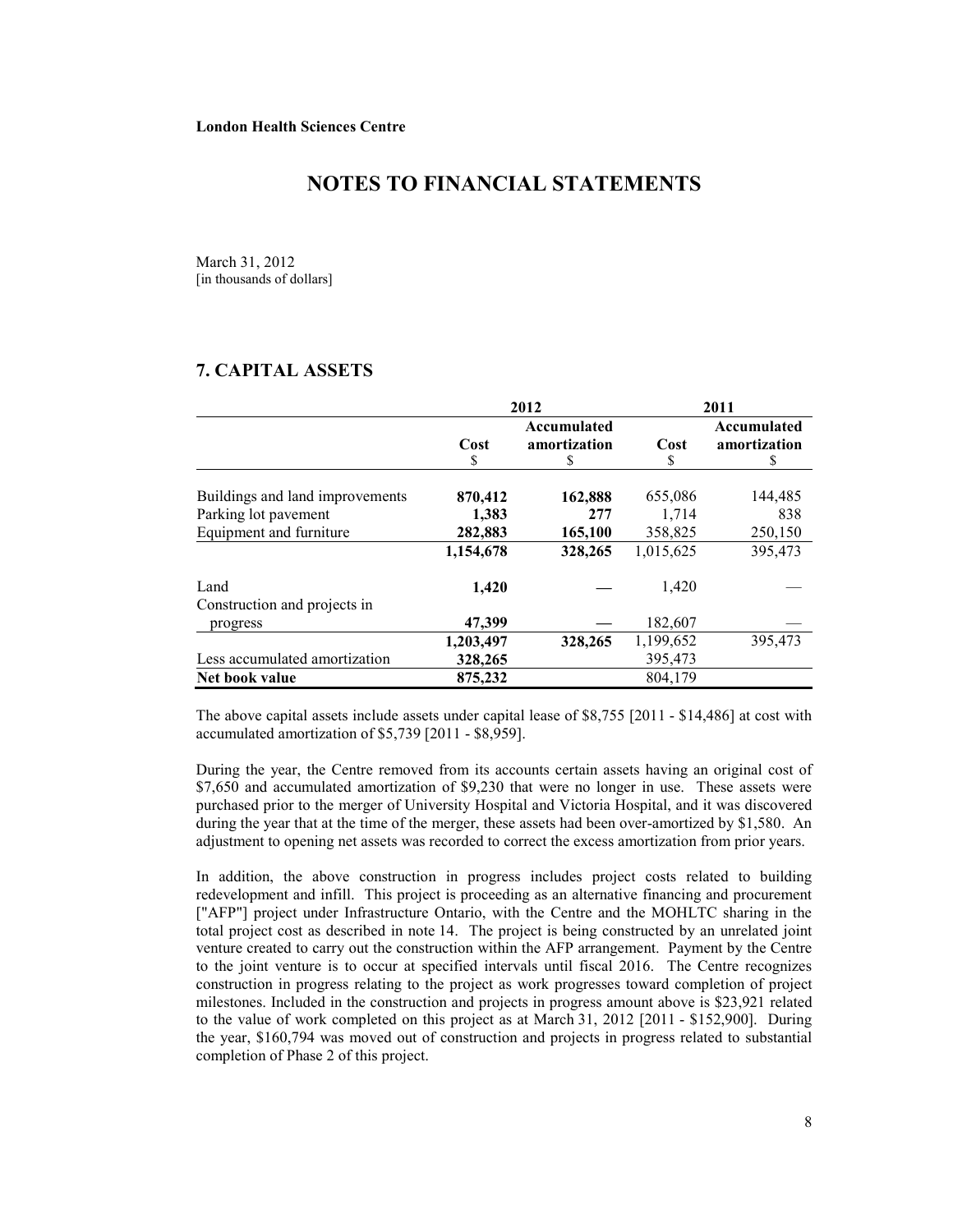March 31, 2012 [in thousands of dollars]

### **8. CREDIT FACILITIES**

The credit facilities as at March 31, 2012 established with the Centre's bankers consist of a credit line of \$45,000 [2011 - \$45,000] to be used for general operating purposes and to bridge capital expenditures. The facility bears interest at the bankers' acceptance rate plus 0.45%. No amount was drawn on this facility at year-end.

## **9. LONG TERM LIABILITIES**

|                                     | 2012    | 2011   |
|-------------------------------------|---------|--------|
|                                     | S       | \$     |
| Long-term debt                      |         |        |
| Term installment loan at 7.00% [a]  | 14,272  | 14,803 |
| Term installment loan at 7.08% [a]  | 15,467  | 16,064 |
| Non-revolving installment loan [b]  | 3,609   | 4,232  |
| Term installment loan at 5.68% [c]  | 26,464  | 10,034 |
| Term installment loans at 4.51% [d] | 32,695  |        |
|                                     | 92,507  | 45,133 |
| Less current portion                | 3,095   | 11,775 |
|                                     | 89,412  | 33,358 |
| <b>Other</b>                        |         |        |
| Sick leave entitlement [e]          | 1,284   | 1,493  |
| Employee benefit rebates [f]        | 3,659   | 3,822  |
| Other employee future benefits      | 12,459  | 11,206 |
| Other                               | 161     | 311    |
|                                     | 17,563  | 16,832 |
| Less current portion                | 1,021   | 880    |
|                                     | 16,542  | 15,952 |
| <b>Total long-term liabilities</b>  | 105,954 | 49,310 |

[a] The Centre has a non-revolving term installment loan on the first Victoria Hospital parking structure bearing interest at a floating rate and due on December 31, 2022. Quarterly equal blended payments of principal and interest amortized over 25 years commenced September 30, 2003. The Centre is exposed to interest rate cash flow risk with respect to its floating rate debt. The Centre has addressed this risk by entering into an IRS agreement that fixes the interest rate over the term of the debt at 7.00%. This is designated as a hedge and is further described in note 10[b].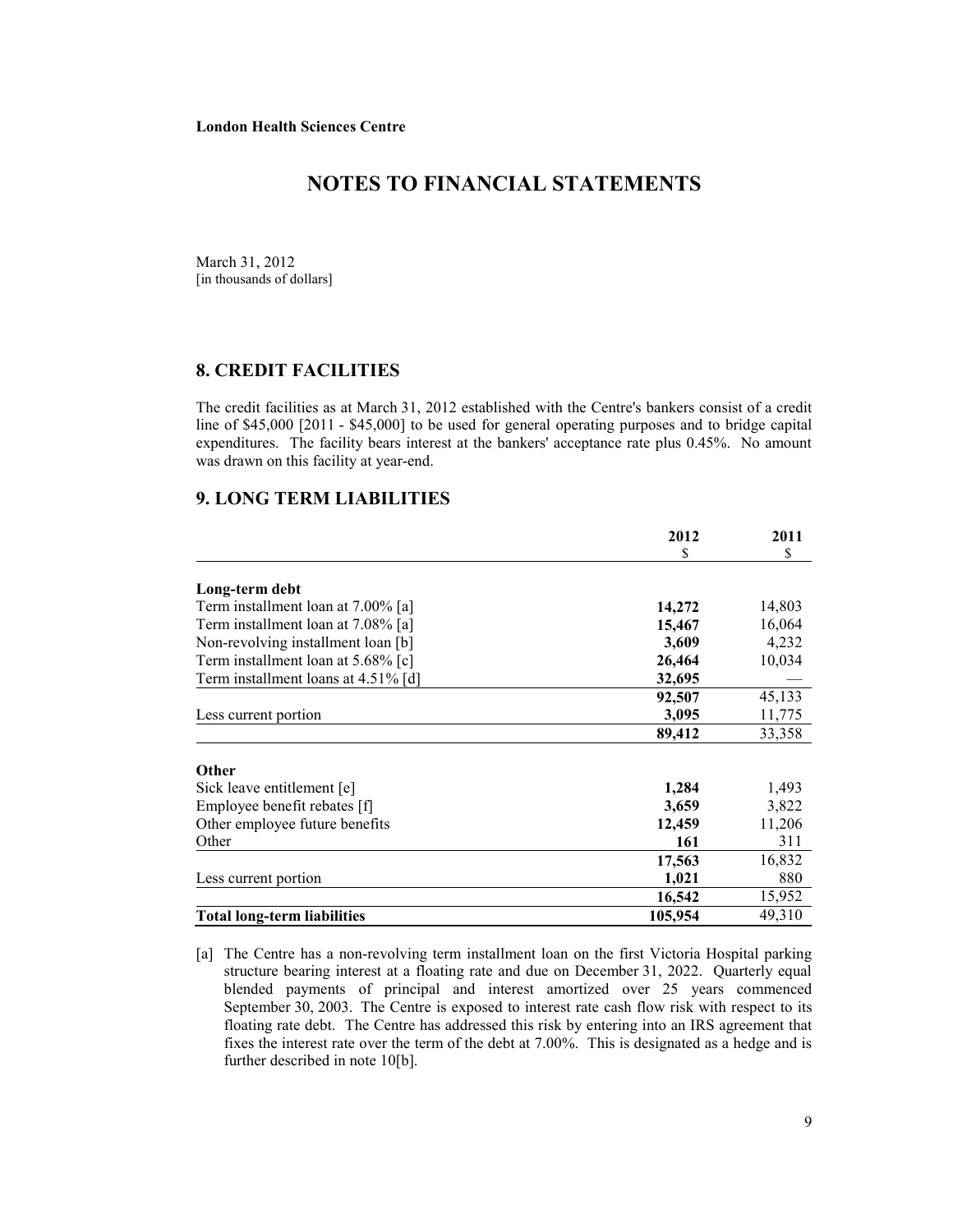March 31, 2012 [in thousands of dollars]

> The Centre has a non-revolving term installment loan on its University Hospital parking structure bearing interest at 7.08% and due on July 31, 2021. Monthly equal blended payments of principal and interest, amortized over 25 years, commenced April 1, 2002. The fair value of this debt as at March 31, 2012 is \$18,076.

> The Centre has provided any surplus cash flows from the parking structures as collateral for all amounts drawn on the corresponding parking facilities.

[b] The Centre has a non-revolving floating rate installment loan to finance expenditures related to the replacement of chiller systems. The credit was available in two tranches, which were advanced in sequence. Monthly equal blended payments of principal and interest commenced April 30, 2009, and are due March 30, 2018.

The Centre is exposed to interest rate cash flow risk with respect to its floating rate debt. The Centre has addressed this risk by entering into an IRS agreement that fixes the interest rate over the term of the debt at a weighted average rate of 3.975%. This IRS is designated as a hedge and is further described in note 10[b].

[c] The Centre has a non-revolving floating rate term installment loan on a second parking facility that has been constructed at Victoria Hospital and the purchase of other long term assets. Monthly equal blended payments of principal and interest amortized over 25 years commenced March 31, 2012. The Centre will be exposed to interest rate cash flow risk with respect to its committed floating rate debt. The Centre has addressed this risk by entering into an IRS agreement that fixes the interest rate over the term of the debt at 5.68%. This IRS is designated as a hedge and is further described in note 10[c].

The Centre has provided any surplus cash flows from the parking structure as collateral for all amounts drawn on the corresponding parking facilities.

[d] The Centre has two non-revolving floating rate term installment loans to finance expenditures related to the Phase 5 Co-Generation project at Victoria Hospital and the Emergency Backup Generator project at University Hospital. The loans bear interest at a floating rate and are due on September 30, 2036. Monthly blended payments of principal and interest commenced October 1, 2011. The Centre is exposed to interest rate cash flow risk with respect to its floating rate debt. The Centre has addressed this risk by entering into an IRS agreement that fixes the interest rate over the term of the debt at 4.51%. This is designated as a hedge and is further described in note 10[b].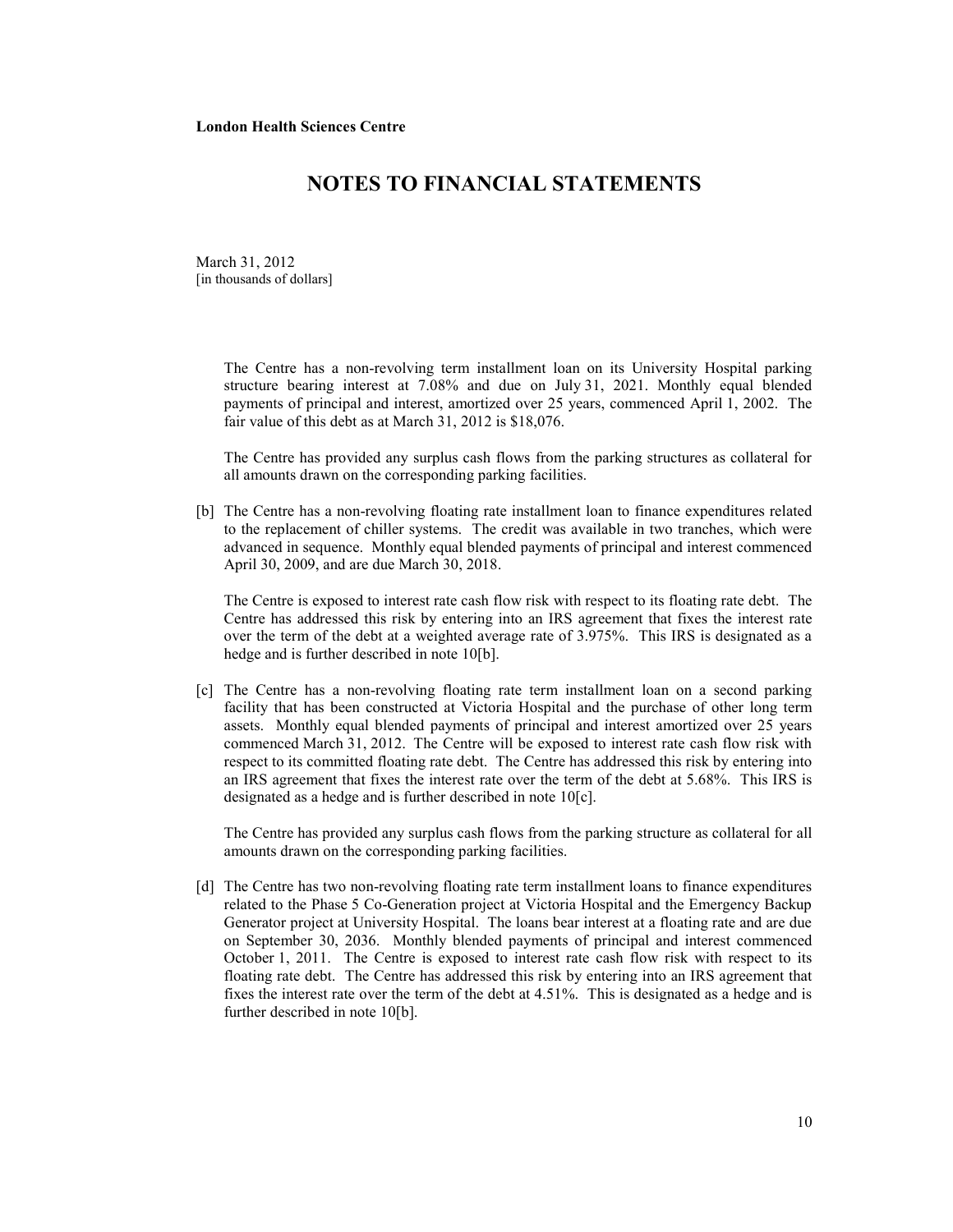March 31, 2012 [in thousands of dollars]

- [e] Sick leave entitlement reflects the remaining liability from a former plan, with changes during the year representing changes in wage rates and payouts to employees upon retirement or departure from the Centre.
- [f] The rebate portion of certain legislated employee benefits programs in the past had been designated by the Centre to fund future costs.
- [g] Principal payments due under the various debt agreements are as follows:

|      | \$             |
|------|----------------|
|      |                |
| 2013 | 3,095          |
| 2014 | 3,266          |
| 2015 | 3,449          |
| 2016 |                |
| 2017 | 3,640<br>3,844 |
|      | 17,294         |

Interest costs incurred in the year amounted to \$4,615 [2011 - \$3,473].

#### **10. INTEREST RATE SWAPS**

|                                                          | 2012   | 2011  |
|----------------------------------------------------------|--------|-------|
| Interest rate swap on term installment loan [a]          | 4,036  | 2,930 |
| Interest rate swap on non-revolving installment loan [b] | 175    | 108   |
| Interest rate swap on term installment loan [c]          | 7.604  | 2,643 |
| Interest rate swap on term installment loan [d]          | 5,065  |       |
|                                                          | 16,880 | 5,681 |

[a] The Centre entered into an IRS agreement on its non-revolving term installment loan related to the Victoria Hospital parking structure. At March 31, 2012, the agreement represented a notional principal amount of \$14,272. The IRS agreement causes the Centre to swap its floating rate obligation annually for a fixed rate of 7.00%. The maturity date of this agreement is December 30, 2022.

As at March 1, 2012, the fair value of this IRS agreement represented a liability of \$4,036 [2011 - \$2,930], which reflects the estimated amount that the Centre, if required to settle the outstanding contract, would be required to pay at year end.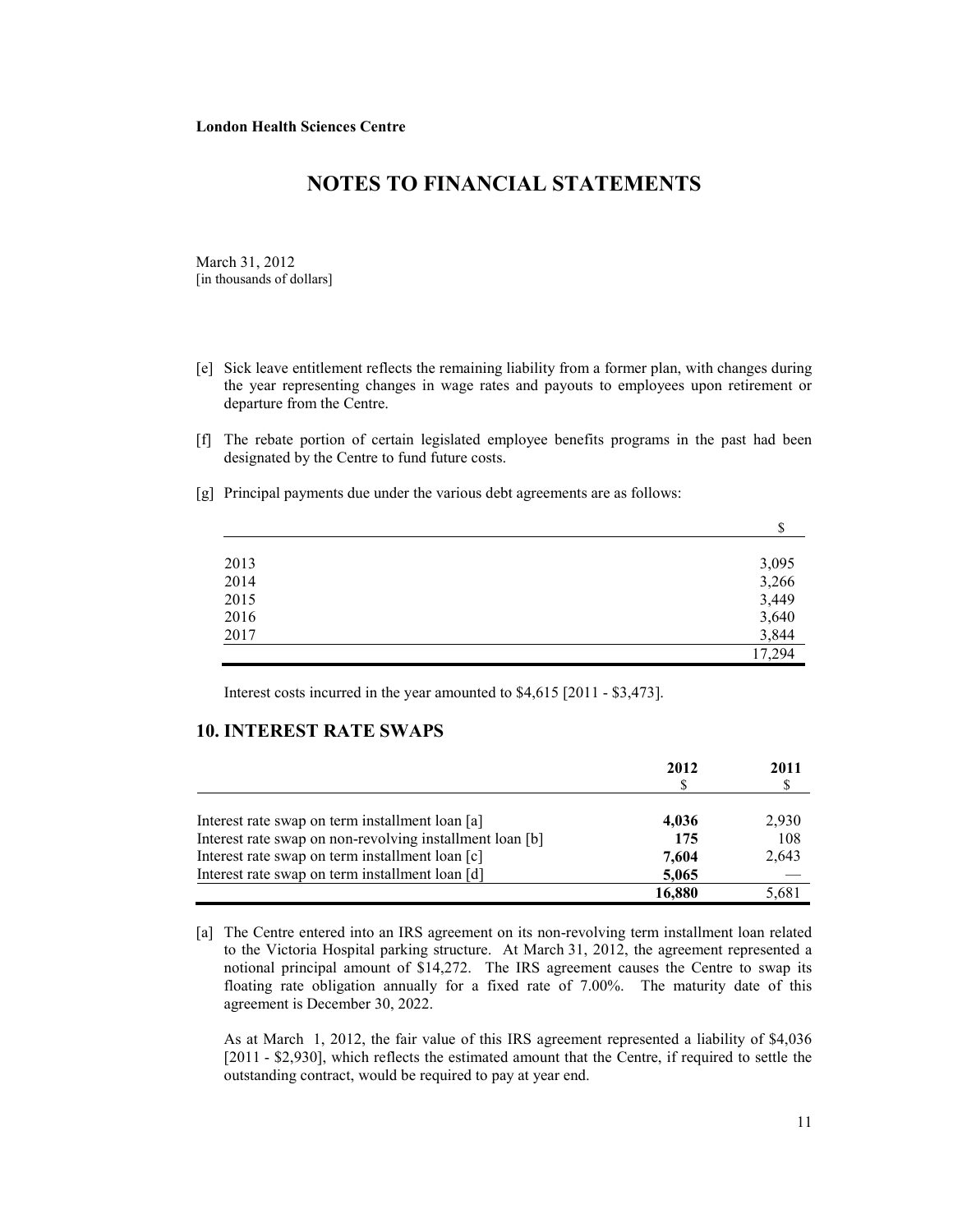March 31, 2012 [in thousands of dollars]

[b] The Centre entered into an IRS agreement on its non-revolving installment loan related to the replacement of chiller systems. At March 31, 2012, the IRS agreement represented a notional principal amount of \$3,609. The agreement causes the Centre to swap its floating rate obligation annually for a fixed rate of 4.03% on tranche 1 of \$3,089, and 3.65% on tranche 2 of \$520. The maturity date of tranche 1 is February 28, 2017, and the maturity date of tranche 2 is March 30, 2018.

As at March 31, 2012, the fair value of this IRS agreement represented a liability of \$175 [2011 - \$108], which reflects the estimated amount that the Centre, if required to settle the outstanding contract, would be required to pay at year end.

[c] The Centre entered into an IRS agreement on its committed term installment loan related to the construction of a new parking structure at Victoria Hospital and the purchase of other long term assets. At March 31, 2012, the agreement represented a notional principal amount of \$30,418. The IRS agreement causes the Centre to swap its floating rate obligation annually for a fixed rate of 5.68%. The maturity date of this agreement is September 30, 2036.

As at March 31, 2012, the fair value of this IRS agreement represented a liability of \$7,604 [2011 - \$2,643], which reflects the estimated amount that the Centre, if required to settle the outstanding contract, would be required to pay at year end.

This IRS is partially ineffective at March 31, 2012. Ineffectiveness of \$988 is recorded in the statement of operations.

[d] During the year, the Centre entered into IRS agreements on its term installment loans related to the Phase 5 Co-generation project at Victoria Hospital and the Emergency Backup Generator project at University Hospital. At March 31, 2012, the agreements represented a notional principal amount of \$32,695. The IRS agreements cause the Centre to swap its floating rate obligation annually for a fixed rate of 4.17%. The maturity date of these agreements is September 1, 2036.

As at March 31, 2012, the fair value of these IRS agreements represented a liability of \$5,065 [2011 - nil], which reflects the estimated amount that the Centre, if required to settle the outstanding contracts, would be required to pay at year end.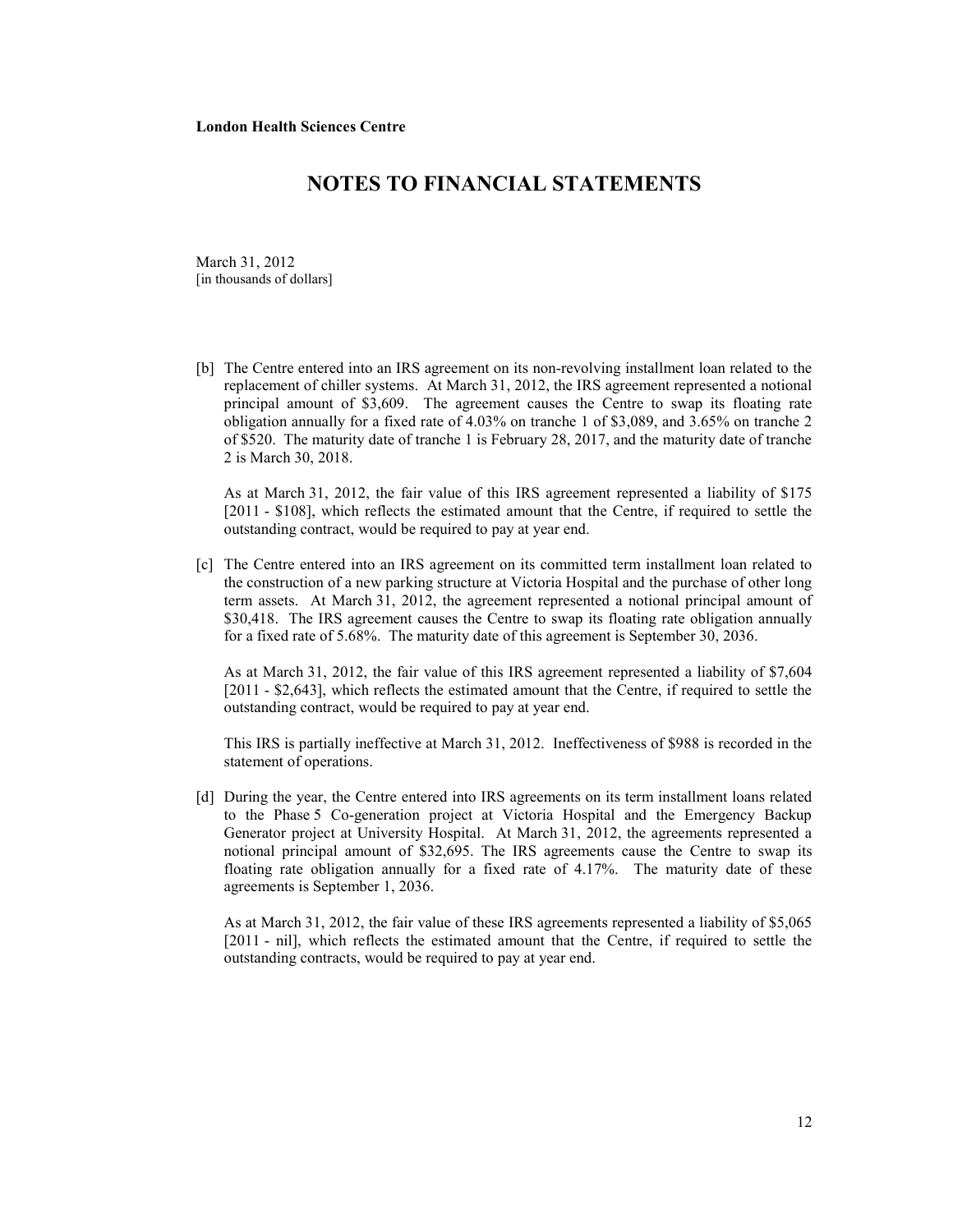March 31, 2012 [in thousands of dollars]

## **11. CAPITAL LEASE OBLIGATIONS**

The Centre has entered into the following capital lease obligations for equipment:

|                                                         | 2012  | 2011  |
|---------------------------------------------------------|-------|-------|
|                                                         |       |       |
| Total minimum lease payments                            | 3,018 | 5.917 |
| Less amounts representing interest                      | 53    | 209   |
| Present value of capital lease payments                 | 2,965 | 5,708 |
| Less current portion of obligations under capital lease | 1.693 | 3,919 |
|                                                         | 1,272 | 1,789 |

Principal payments due under capital lease agreements are as follows:

|                                                             | Φ                   |
|-------------------------------------------------------------|---------------------|
|                                                             |                     |
|                                                             |                     |
|                                                             |                     |
|                                                             | 1,693<br>955<br>279 |
| $\begin{array}{c} 2013 \\ 2014 \\ 2015 \\ 2016 \end{array}$ | 38                  |

## **12. DEFERRED CONTRIBUTIONS**

|                               | 2012    | 2011    |
|-------------------------------|---------|---------|
|                               | D       | \$      |
| Capital contributions [a]     |         |         |
|                               |         |         |
| Completed projects            | 587,764 | 440,325 |
| Construction in progress      | 26,243  | 134,918 |
| Unspent contributions         | 24,684  | 20,116  |
| Future operating expenses [b] | 9,678   | 15,801  |
|                               | 648,369 | 611,160 |
| Less current portion          | 9,678   | 15,801  |
|                               | 638,691 | 595,359 |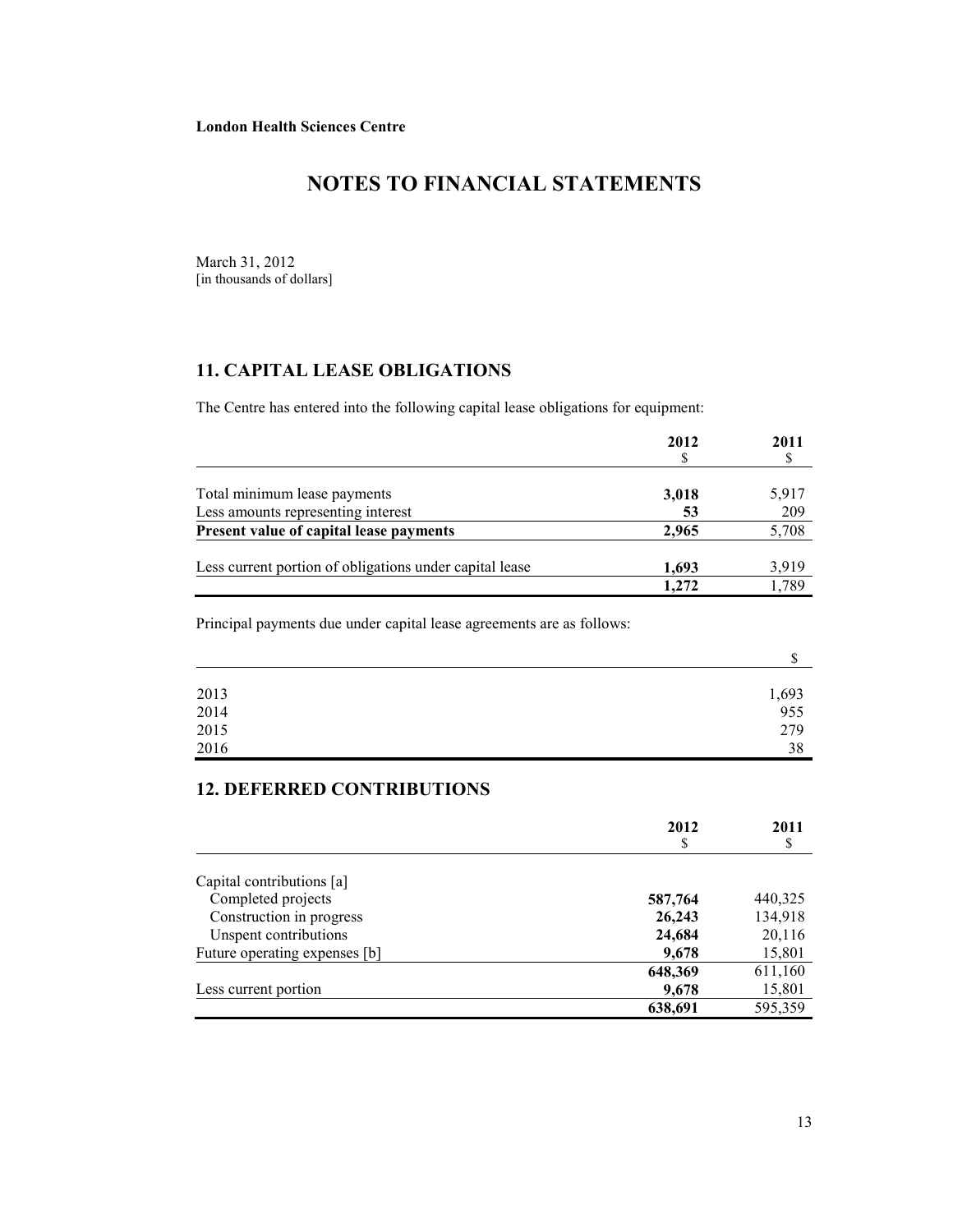March 31, 2012 [in thousands of dollars]

#### **[a] Capital contributions**

Deferred contributions received during the year of \$69,881 [2011 - \$95,598] are reflected in the statement of cash flows, and represent restricted grants and donations for the purchase of capital assets.

#### **[b] Future operating expenses**

Deferred contributions related to future periods represent unspent grants for operating purposes.

### **13. STATEMENT OF CASH FLOWS**

The net change in non-cash working capital items related to operations consists of the following:

|                                      | 2012    | 2011      |
|--------------------------------------|---------|-----------|
|                                      |         | \$        |
| Cash provided by (used in)           |         |           |
| Accounts receivable                  |         |           |
| <b>MOHLTC</b> and LHIN               | 6,299   | (14, 185) |
| Patient and other                    | 10,946  | (15,699)  |
| Inventories                          | (2,540) | 114       |
| Prepaid expenses                     | (1,436) | 39        |
| Accounts payable - MOHLTC and LHIN   | 32,035  | 7,993     |
| Accounts payable and accrued charges | 12,160  | 16,957    |
|                                      | 57,464  | (4,781)   |

#### **14. COMMITMENTS AND CONTINGENCIES**

[a] The Centre has entered into operating leases for premises and equipment. Minimum rental payments over the next five years are as follows:

|      | Φ     |
|------|-------|
|      |       |
| 2013 | 1,350 |
| 2014 | 1,368 |
| 2015 | 1,387 |
| 2016 | 1,407 |
| 2017 | 1,427 |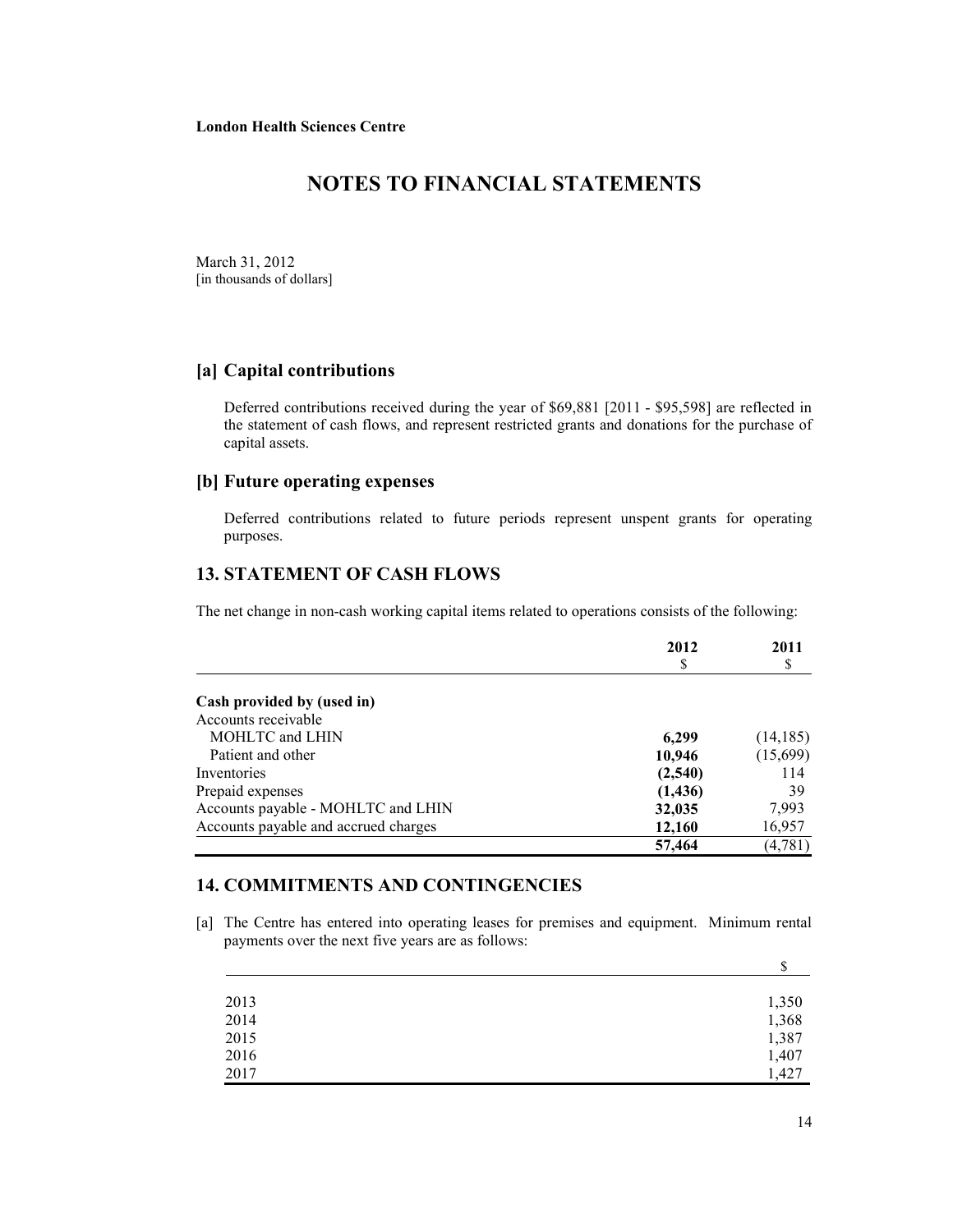March 31, 2012 [in thousands of dollars]

- [b] The Centre is subject to certain actual and potential legal claims that have arisen in the normal course of operations. In management's opinion, insurance coverage is sufficient to offset the cost of unfavourable settlements, if any, which may result from such claims.
- [c] The Centre has spent approximately \$512,409 on buildings and other related expenditures to complete the Health Services Restructuring Commission's directives received in 1998. Future capital asset expenditures of \$97,962 are required to meet these directives over the next four years for a total cost of \$610,371.

The Centre has a cost sharing agreement with the MOHLTC for the redevelopment of buildings and other related capital expenditures. Under the terms of the agreement, the MOHLTC will fund \$509,691 of the required capital asset expenditures. According to the terms of the cost sharing agreement, \$100,680 must be raised by the Centre from other sources of funds. The London Health Sciences Foundation [the "Foundation"] and the Children's Health Foundation have together committed to contribute \$85,400. As at March 31, 2012, the Foundation and the Children's Health Foundation have fulfilled \$61,476 [2011 - \$61,176] of this commitment, with the Centre contributing \$5,400 from its own working capital funds.

The value of work completed at March 31, 2012 with respect to the building development has been recorded in capital assets.

- [d] The Centre also has a cost sharing agreement with the MOHLTC for the acquisition of capital equipment and furnishings. The total cost is \$46,325 with the MOHLTC contributing \$27,098. The Foundation has committed to contribute \$17,052. As of March 31, 2012, the Foundation has transferred \$8,697 [2011 - \$8,200] to the Centre.
- [e] The Centre holds funds in cash which were received over many fiscal years from the MOHLTC and LHIN for various programs. The timing of these program reconciliations varies according to MOHLTC and LHIN reconciliation processes, and as such the Centre reports both the cash and the liability on its financial statements. The Centre currently holds \$60,654 [2011 - \$28,619] payable to the MOHLTC and LHIN.

#### **15. EMPLOYEE FUTURE BENEFITS**

#### **[a] Pension plan**

Substantially all of the employees of the Centre are members of the Healthcare of Ontario Pension Plan ["HOOPP"], which is a multi-employer, defined benefit, final average earnings, contributory pension plan. The Centre's contributions to HOOPP during the year amounted to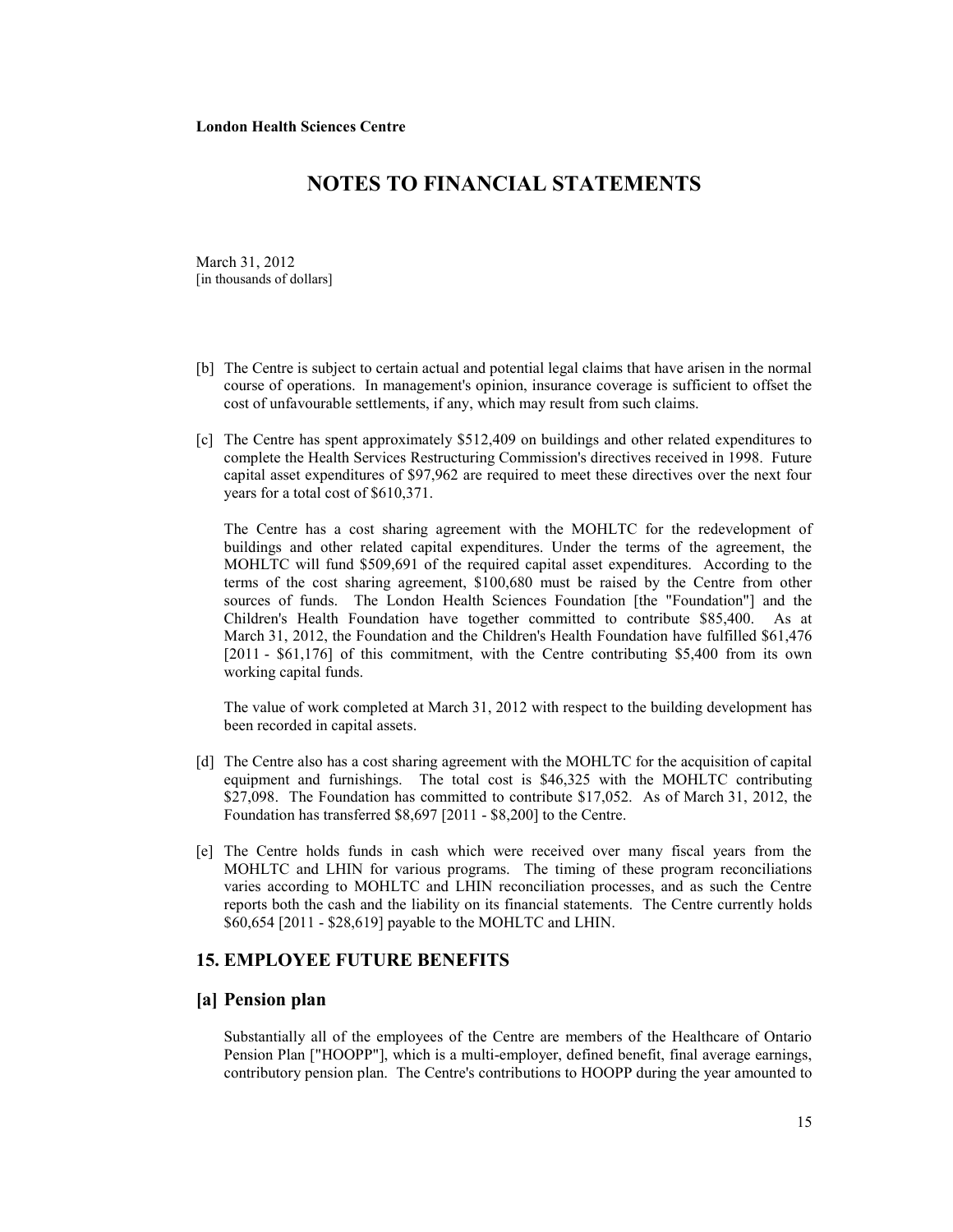March 31, 2012 [in thousands of dollars]

> \$39,030 [2011 - \$37,002]. This amount is included in compensation expense in the statement of operations and changes in net assets.

> The most recent actuarial valuation for financial reporting purposes completed by HOOPP as at December 31, 2011, disclosed net assets available for benefits of \$40,321,000 [2010 - \$35,717,000] with pension obligations of \$36,782,000 [2010 - \$34,897,000] resulting in a surplus of \$3,539,000 [2010 - \$820,000].

> The Centre sponsors defined benefit plans for post-retirement benefits including extended health care, semi-private and dental. The cost of pension benefits is determined by HOOPP at 1.26% of total employee contributions. The plan is funded by HOOPP. As of December 31, 2011, HOOPP was 103% funded [2010 - 101%].

#### **[b] Other employee future benefits**

The accrued obligations for all other employee future benefits, based on amounts determined by independent actuaries, are \$12,459 as at March 31, 2012 [2011 - \$11,206]. The transitional obligation of \$1,950 at March 31, 2000 is being recognized over the employees' average remaining service life.

The significant actuarial assumptions adopted in measuring the Centre's accrued benefit obligations for the other employee future benefits are as follows:

|                                          | 2012    | 2011    |
|------------------------------------------|---------|---------|
|                                          |         |         |
| Discount rate                            | $4.5\%$ | $51\%$  |
| Future general inflation increase        | $2.0\%$ | $2.0\%$ |
| Executive supplementary pension increase | $2.0\%$ | $2.0\%$ |
| Health care inflation increase           | $6.1\%$ | 6.1\%   |

The health care inflation increase is expected to decrease to an ultimate rate of 2.9% in 2030 and thereafter. Other employee future benefits expensed during the year were \$2,264 [2011 - \$2,337]. Benefits paid during the year were \$302 [2011 - \$335]. These obligations are funded in the year they are paid out.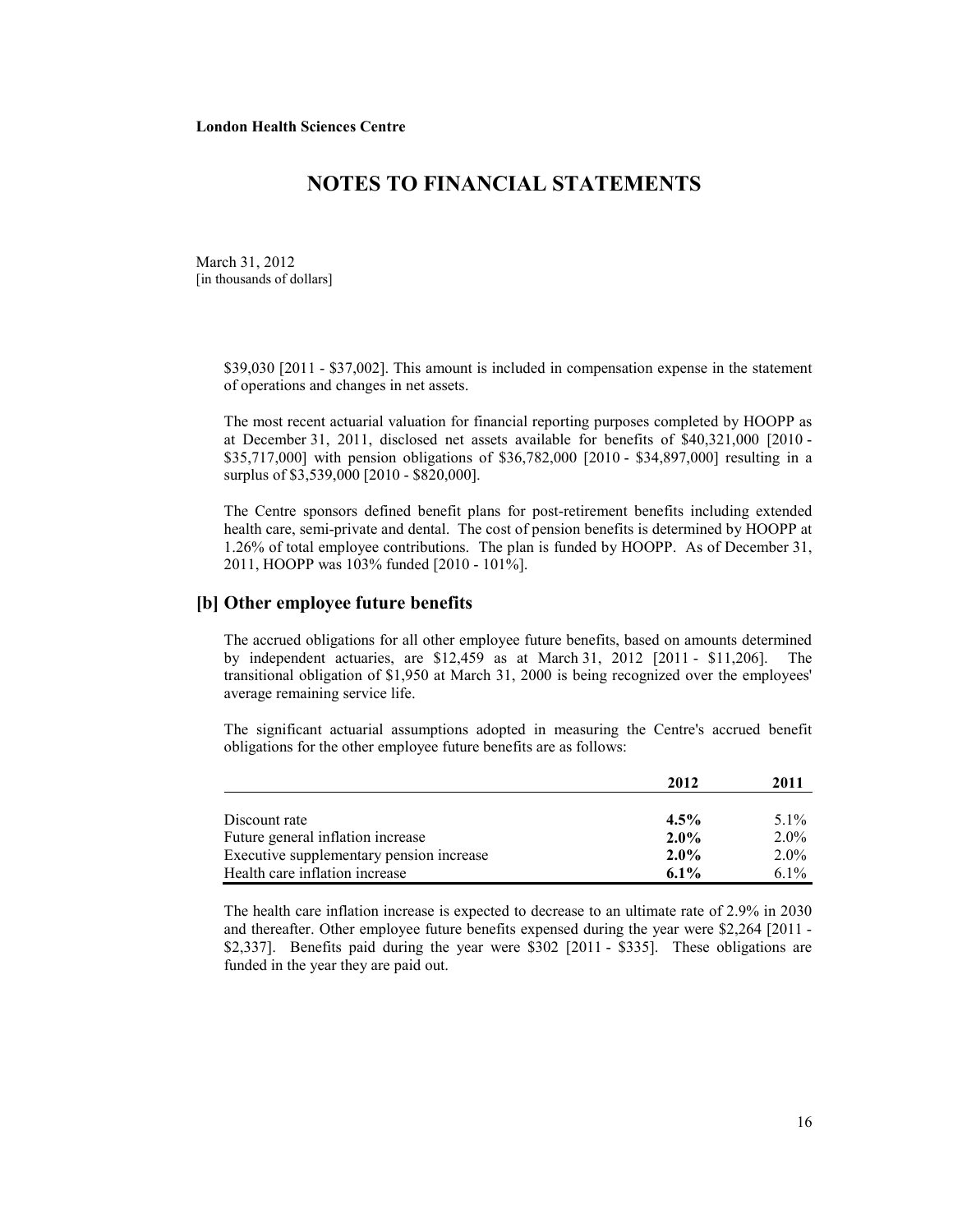March 31, 2012 [in thousands of dollars]

> The following table presents information related to the Centre's post-retirement benefits as at March 31, 2012 including the amounts recorded on the balance sheet, and components of net periodic benefit cost:

|                                             | 2012<br>S | 2011<br>\$ |
|---------------------------------------------|-----------|------------|
|                                             |           |            |
| <b>Accrued benefit obligation</b>           |           |            |
| Balance at beginning of year                | 12,755    | 12,273     |
| Current service cost                        | 621       | 329        |
| Interest cost                               | 885       | 651        |
| Benefits paid                               | (1,021)   | (880)      |
| Plan amendment                              | 5,107     |            |
| <b>Actuarial</b> loss                       | 8,100     | 382        |
| Balance at end of year                      | 26,447    | 12,755     |
| Unamortized net actuarial loss              | (8,709)   | (609)      |
| Unamortized past service costs              | (5,036)   | (640)      |
| Unamortized transitional obligation (asset) | (243)     | (300)      |
| <b>Employee future benefit liability</b>    | 12,459    | 11,206     |

The increase in unamortized net actuarial loss is due to changes in employee headcount and the premium and claims assumptions. The increase in unamortized past service costs is mainly due to benefit cost sharing changes for certain union groups.

The Centre recognized \$2,274 [2011 - \$2,042] in benefit costs related to the post-retirement benefits plan in fiscal 2012. Unamortized actuarial losses (gains) are amortized over the average remaining service period. The Centre's benefit plan expense was as follows:

|                          | 2012  | 2011  |
|--------------------------|-------|-------|
|                          |       |       |
| Current service cost     | 621   | 329   |
| Interest cost            | 885   | 651   |
| Amortization of:         |       |       |
| Past service cost        | 711   | 1,005 |
| Transitional obligation  | 57    | 57    |
| Net benefit plan expense | 2.274 | 2,042 |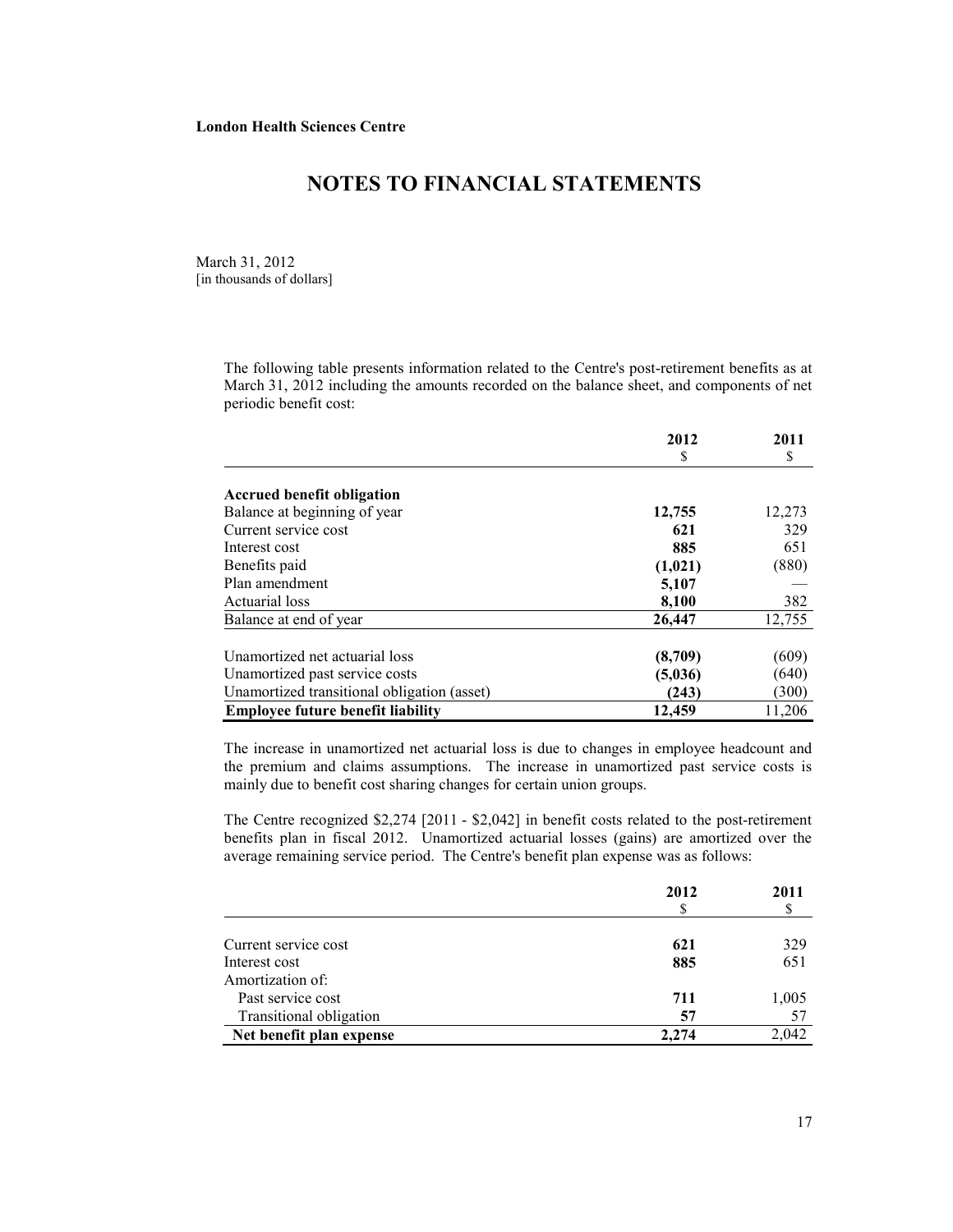March 31, 2012 [in thousands of dollars]

#### **16. RELATED ENTITIES**

Amounts due from related entities not consolidated in the Centre's financial statements are as follows:

|                                                           | 2012   | 2011   |
|-----------------------------------------------------------|--------|--------|
|                                                           |        |        |
| London Health Sciences Centre Research Inc. [a]           | 1,936  | 2,479  |
| London Health Sciences Foundation [b]                     | 908    | 554    |
| Academic Medical Organization of Southwestern Ontario [c] | 15,070 | 12,442 |
|                                                           | 17.914 | 15.475 |

#### **[a] London Health Sciences Centre Research Inc. ["Research Inc."]**

Research Inc. is incorporated without share capital under the laws of Ontario. The Centre entered into an agreement with St. Joseph's Health Care Centre, London ["SJHC"], Lawson Research Institute, and Research Inc. to form a Board to conduct joint research activities as the Lawson Health Research Institute. Each venturer continues to account for costs independently.

The Centre provided approximately \$459 [2011 - \$459] in funding to Research Inc. to assist with the operations of Research Inc. In addition, facilities and certain administrative functions are provided at no cost to Research Inc.

Research Inc. relies on the Centre to provide payroll and other administrative support and reimburses the Centre for costs incurred on its behalf. During the year, Research Inc. made payments of \$568 [2011 - \$616] to the Centre for sharing of infrastructure costs.

Included in the amounts due from Research Inc. is \$1,596 of funds, the disbursement of which is at the discretion of the Centre [2011 - \$1,610].

#### **[b] London Health Sciences Foundation**

The Foundation is incorporated without share capital under the laws of Ontario. The Foundation relies on the Centre to provide payroll, facilities and other administrative support and reimburses the Centre for costs incurred on its behalf. In addition, funds contributed to the Centre for capital, research, education and patient care totaled \$9,825 [2011 - \$32,260].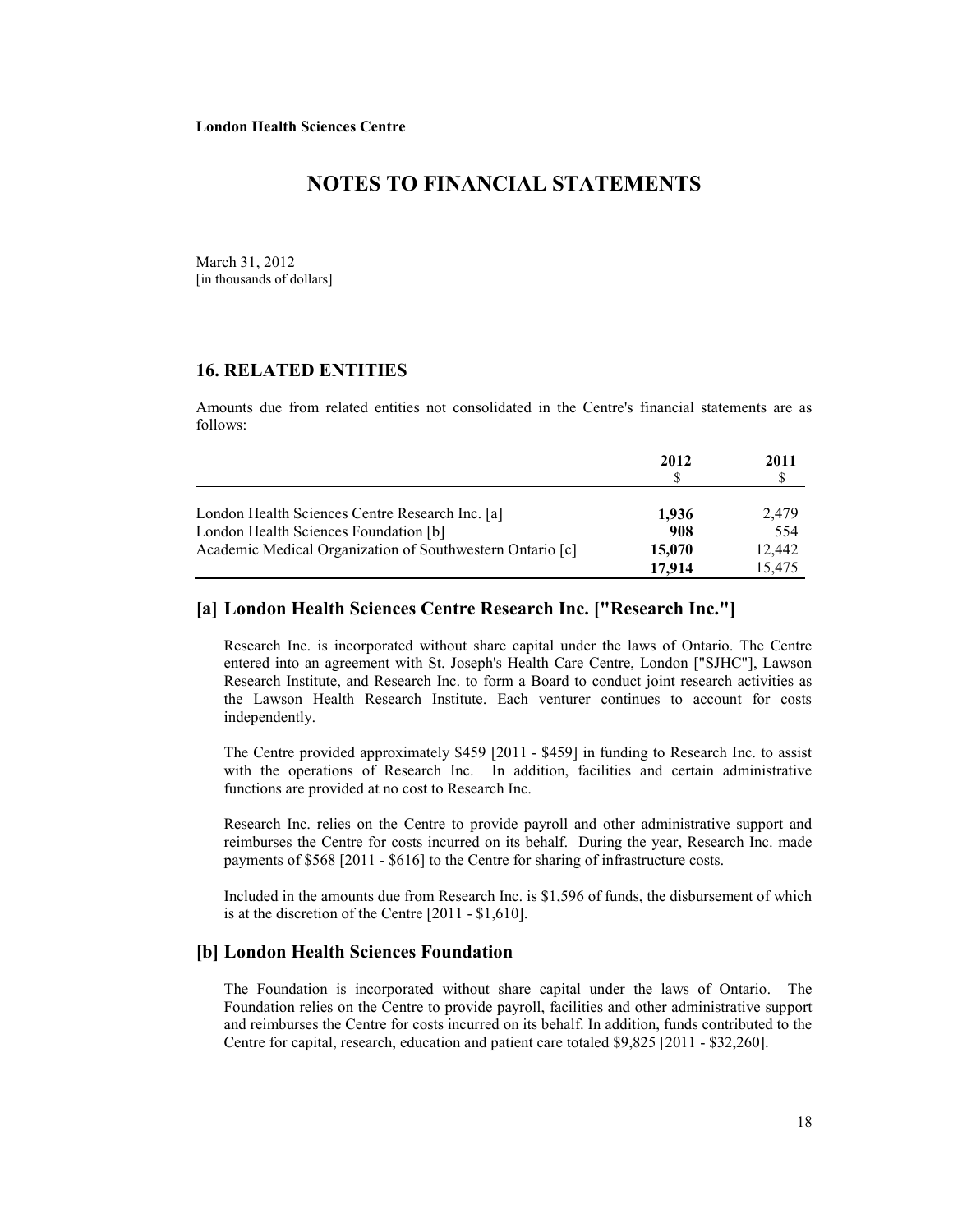March 31, 2012 [in thousands of dollars]

> During the year, the Centre entered into an agreement to lease its parking facilities to the Foundation through lease and sublease agreements. The Centre has a management agreement with the Foundation whereby the Centre was appointed manager of the parking facilities. The Foundation paid management fees and rent related to these agreements to the Centre during the year.

#### **[c] Academic Medical Organization of Southwestern Ontario**

AMOSO is an unincorporated association and its members include: the Clinical Teachers' Association of the University of Western Ontario; UWO; the Centre; and SJHC. The members are concerned with medical education, basic and applied health research, and the provision of clinical services to the population served by the Centre.

The Centre has a working agreement with AMOSO whereby funding is collected and administered by the Centre on behalf of AMOSO.

#### **[d] Healthcare Materials Management Services ["HMMS"]**

HMMS is an unincorporated joint venture ["JV"] between the Centre and SJHC, created to consolidate purchasing, warehousing, distribution and payment processing functions and to provide similar services to other healthcare institutions. Operating costs are allocated to the Centre and SJHC based on a pre-determined cost-sharing formula and expensed to operations as a purchased service. The Centre accounts for this JV using the equity basis of accounting *[note 17].* 

#### **[e] London Laboratory Services Group ["LLSG"]**

The Centre and SJHC entered into a JV to consolidate all laboratory services and provide all laboratory and pathology services to the Centre and SJHC in their delivery of patient care. The Centre accounts for this JV using the equity basis of accounting *[note 17].* 

#### **[f] Information Technology Purchased Services**

Information Technology Purchased Services [formerly referred to as Regional Shared Services] is an unincorporated JV established to develop and operate a shared electronic health information management system across the region. Purchased services include information systems related to electronic patient records, picture archiving and communication, and general ledger applications. The Centre accounts for this JV using the equity basis of accounting *[note 17].*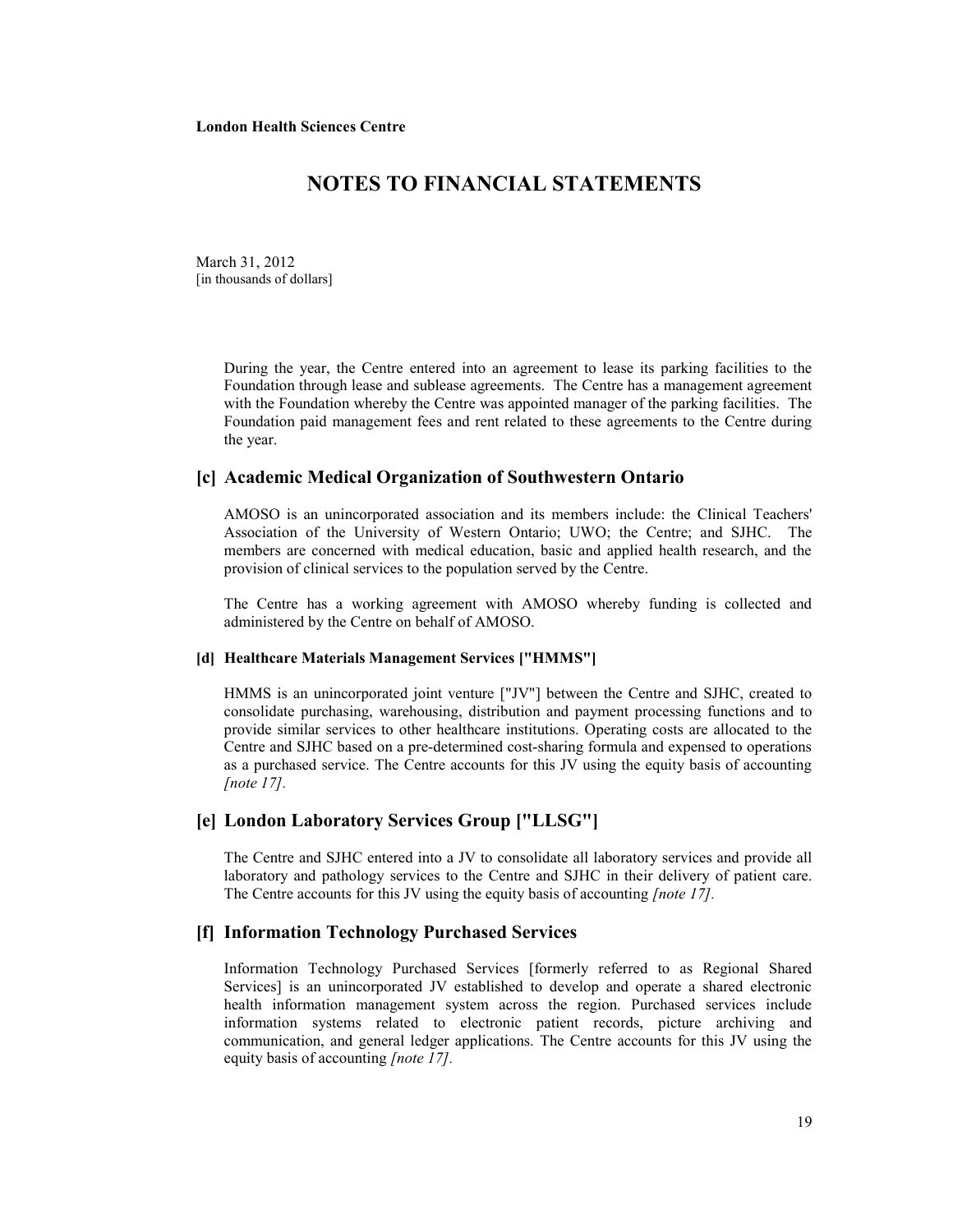March 31, 2012 [in thousands of dollars]

#### **[g] Western ProResp Inc.**

Western ProResp Inc. was incorporated as a JV between the Centre and a third party for the purposes of providing home care services to clients in Middlesex and Elgin Counties. The Centre has a 50% interest in Western ProResp Inc., and accounts for this JV using the equity basis of accounting *[note 17].*

### **17. INVESTMENTS**

The Centre has entered into the following joint ventures, which are accounted for on an equity basis as follows:

|                                                             | 2012  | 2011  |
|-------------------------------------------------------------|-------|-------|
|                                                             |       |       |
| Investment in Western ProResp Inc.                          | 1,924 | 1,790 |
| Investment in HMMS [a]                                      | 1,281 | 953   |
| Investment in LLSG [b]                                      | 3,217 | 2,907 |
| Investment in Information Technology Purchased Services [c] |       |       |
|                                                             | 6.422 | 5,650 |

The Centre's share of the joint ventures' assets, liabilities, operations and cash flows are as follows:

|                                                                                                                   | 2012        |           |          |
|-------------------------------------------------------------------------------------------------------------------|-------------|-----------|----------|
|                                                                                                                   | <b>LLSG</b> | Other     | Total    |
|                                                                                                                   | S           | S         | S        |
| Centre's share of current year revenue                                                                            | 47,052      | 10,823    | 57,875   |
| Centre's share of current year expense                                                                            | (48,001)    | (10, 872) | (58,873) |
| Centre's share of current year net loss                                                                           | (949)       | (49)      | (998)    |
| Centre's share of total assets                                                                                    | 4.144       | 31,244    | 35,388   |
| Centre's share of total liabilities                                                                               | 1,378       | 28,676    | 30,054   |
| Centre's share of cash provided by operating activities<br>Centre's share of cash provided by (used in) investing | 1,388       | 68        | 1,456    |
| activities                                                                                                        | 1,388       | (267)     | 1,121    |
| Centre's share of cash provided by financing activities                                                           |             | 372       | 372      |
| Centre's share of cash provided by operating,                                                                     |             |           |          |
| investing and financing activities                                                                                | 2.776       | 173       | 2,949    |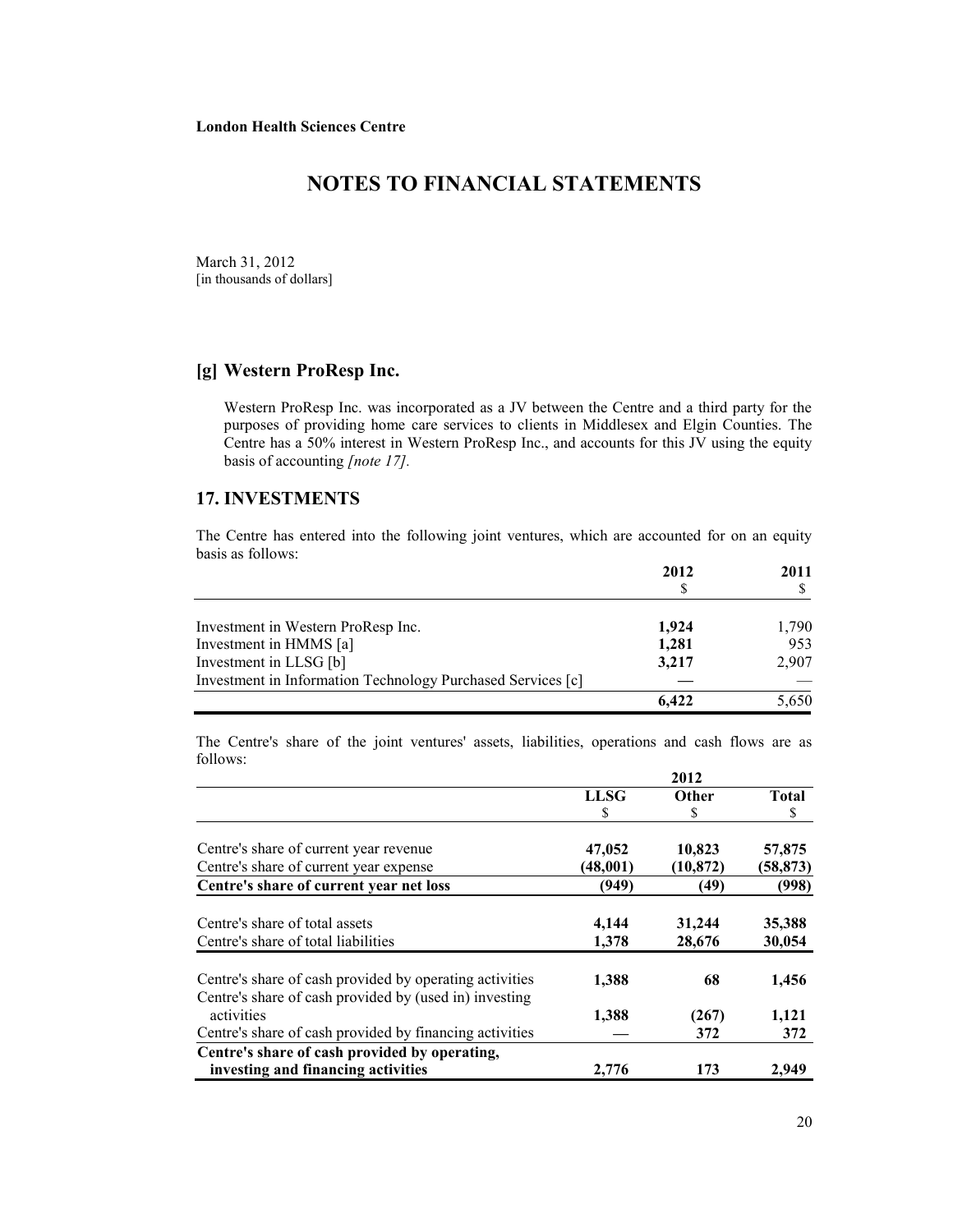March 31, 2012 [in thousands of dollars]

|                                                                      | 2011      |          |           |
|----------------------------------------------------------------------|-----------|----------|-----------|
|                                                                      | LLSG      | Other    | Total     |
|                                                                      | S         |          | S         |
| Centre's share of current year revenues                              | 46,426    | 9,769    | 56,195    |
| Centre's share of current year expenses                              | (47, 025) | (9, 726) | (56, 751) |
| Centre's share of current year net income (loss)                     | (599)     | 43       | (556)     |
| Centre's share of total assets                                       | 3,949     | 32,594   | 36,543    |
| Centre's share of total liabilities                                  | 1,040     | 30,541   | 31,581    |
| Centre's share of cash provided by (used in) operating<br>activities | 1,196     | (1,074)  | 122       |
| Centre's share of cash used in investing activities                  | (1,316)   | (182)    | (1, 498)  |
| Centre's share of cash provided by (used in) financing<br>activities | 120       | (60)     | 60        |
| Centre's share of cash used in operating, investing                  |           |          |           |
| and financing activities                                             |           | (1,316)  | (1,316)   |

#### **[a] HMMS**

HMMS has bank credit facilities consisting of a \$10,000 operating line of credit. The Joint Venture Agreement restricts each partner's maximum credit liability based upon the partner's utilization of the JV. As at March 31, 2012, the Centre had provided a guarantee for up to \$8,060 in support of the \$10,000 operating line of credit. In the event that HMMS is unable to fulfill its debt obligations, the Centre will be responsible for the guaranteed amount. As at March 31, 2012, HMMS had not drawn on its operating line of credit [2011 - nil].

#### **[b] LLSG**

The services purchased from LLSG for the year ended March 31 are as follows:

|                                  | 2012   | 2011   |
|----------------------------------|--------|--------|
| London Health Sciences Centre    | 40,139 | 38,924 |
| St. Joseph's Health Care, London | 6.126  | 8,303  |
|                                  | 46,265 | 47,227 |